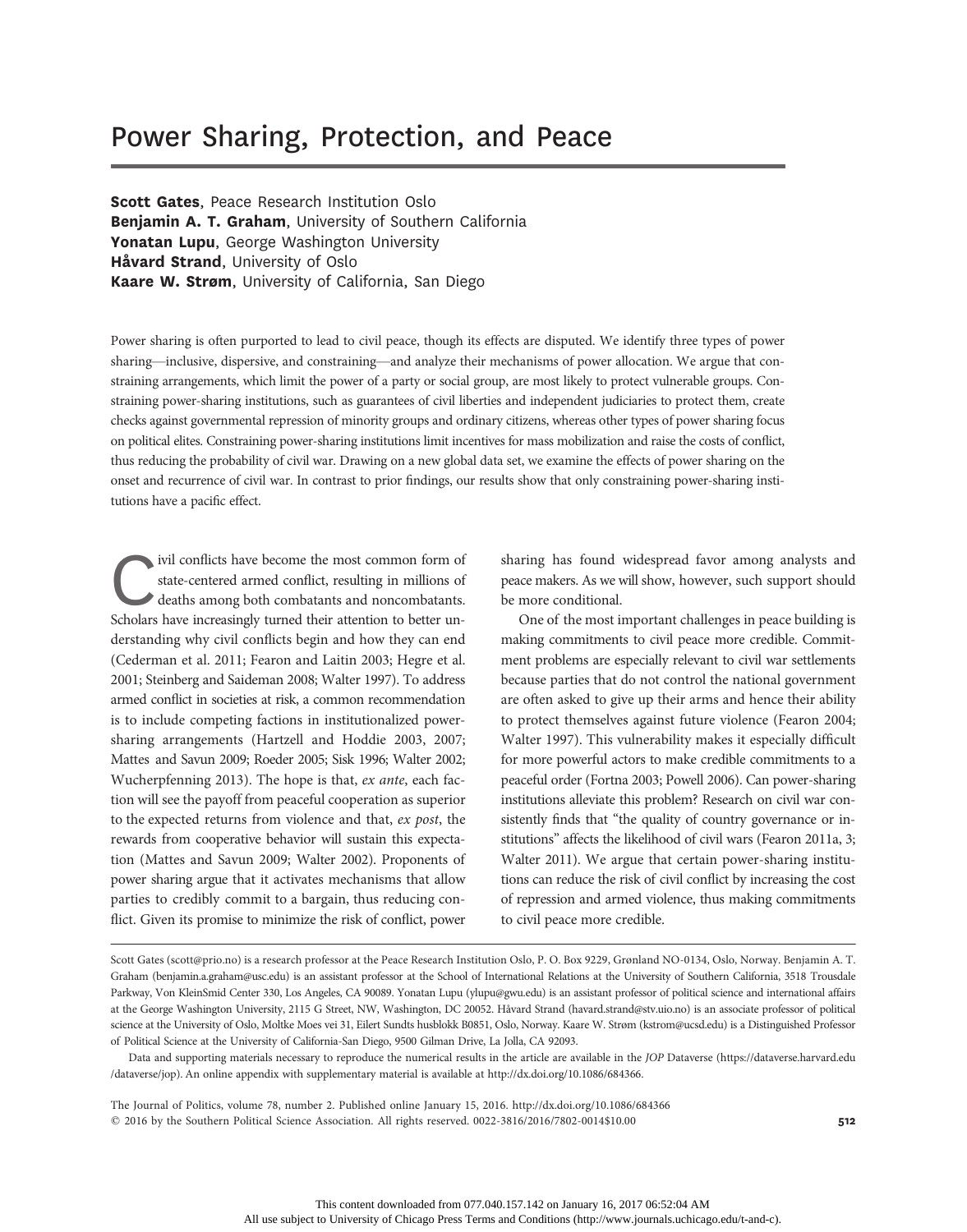Not all forms of power-sharing institutions serve this purpose. Some power-sharing arrangements may not constrain governments from repression that exacerbates social divisions or exploits the weaknesses of vulnerable groups. Such repression may in turn create grievances that raise social tension and make the targets of repression more willing recruits for insurgents. It is therefore critical to specify the power-sharing institutions that most significantly constrain governments from abusing less powerful groups and individuals, making ordinary citizens less willing recruits for potential insurgents, solving the commitment problem, and making conflict less likely. Institutions such as independent judiciaries and the protection of religious freedom, for example, have been shown to reduce repression<sup>1</sup> (Hill and Jones 2014; Keith 2002; Lupu 2013; Powell and Staton 2009), yet the power-sharing literature has not sufficiently accounted for these effects.

This article provides and tests a theory that identifies the power-sharing institutions most likely to reduce the risk of the onset or recurrence of civil conflict. We make four contributions. First, we identify the mechanisms by which powersharing institutions allocate power among key actors. Our focus is on the mechanism of protection, which can raise the costs to the government of repressing ordinary citizens. The key to this contribution is our focus on the need to protect ordinary citizens, rather than merely opposition elites, in order to address the government's commitment problem. Our second contribution is that we explain which type of power sharing is most likely to provide protection, thus alleviating the commitment problem. This argument has important implications not only for our understanding of power-sharing institutions but more broadly with respect to the causes of civil war and the relationship between institutions and conflict. Our argument focuses on constraining power-sharing institutions that limit the power of the dominant party or social group and thus protect ordinary citizens and vulnerable groups against encroachment and abuse. Many existing definitions of power sharing omit these institutions. We explain how constraining power-sharing institutions alleviate commitment problems, thus reducing actors' abilities to renege on bargains, repress their opponents, and foment conflict. In so doing, we provide a much-needed link between the literatures on repression and power sharing.

Third, we note that extant studies have asked whether power-sharing institutions affect the recurrence of armed con-

flict in post-conflict societies, and that many have confined their samples to states that have experienced prior civil conflict. Yet even governments of states that have not previously experienced a civil conflict have incentives to repress ordinary citizens in order to remain in power. Such repression can deepen societal cleavages and generate grievances, leading to future civil conflicts. Without institutional constraints, governments of non–post-conflict states may not be able to credibly commit to refraining from repression, creating a similar commitment problem to that faced by governments of states emerging from civil conflict. If certain institutions can reduce the risk of conflict recurrence, they might also reduce the risk of conflict onset in the first place. By drawing on the new inclusion, dispersion, and constraints (IDC) data set, which we collected for the purpose of testing our theory, we assess the relationship between multiple forms of power sharing on the occurrence as well as recurrence of civil conflict. Finally, by using factor-analytic techniques to confirm the existence of distinct dimensions of political power sharing, we mitigate some of the measurement problems in existing research. In order to mitigate a potential problem of reverse causality, we create measures of power sharing without regard to prior conflict history.

# CIVIL WARS, COMMITMENT PROBLEMS, AND POWER SHARING

Commitment problems often contribute to the causes of civil war and make its termination more difficult. Unlike in interstate wars, combatants in civil wars (other than the national government) often do not retain independent, postconflict armed forces. This significantly increases the difficulty of committing to respect a settlement after the parties have laid down their arms (Lake 2003; Powell 2006; Walter 1997, 2002).

A key concern among combatants is the possibility of repression and other forms of reneging on conflict settlements (Humphreys and Weinstein 2008). When governments are threatened by opposition groups, they often respond with repression (Davenport 2007; Moore 2000). A government's use of repression can lead to popular dissent and civil unrest (Lichbach 1987). The state's use of repression (one-sided political violence) and the possibility of ensuing civil war (twosided political violence) are therefore closely linked (Besley and Persson 2009).

Civil war settlements that include power-sharing arrangements are often argued to alleviate the commitment problem (Hartzell and Hoddie 2003, 2007). Power-sharing provisions constrain actors' ability to renege and thereby decrease the sense of insecurity (Mattes and Savun 2009). Because opposition groups may fear that the government will renege,

<sup>1.</sup> We follow Davenport (2007), who defines repression as "the actual or threatened use of physical sanctions against an individual or organization, within the territorial jurisdiction of the state, for the purpose of imposing a cost on the target as well as deterring specific activities and/or beliefs perceived to be challenging to government personnel, practices or institutions" (2).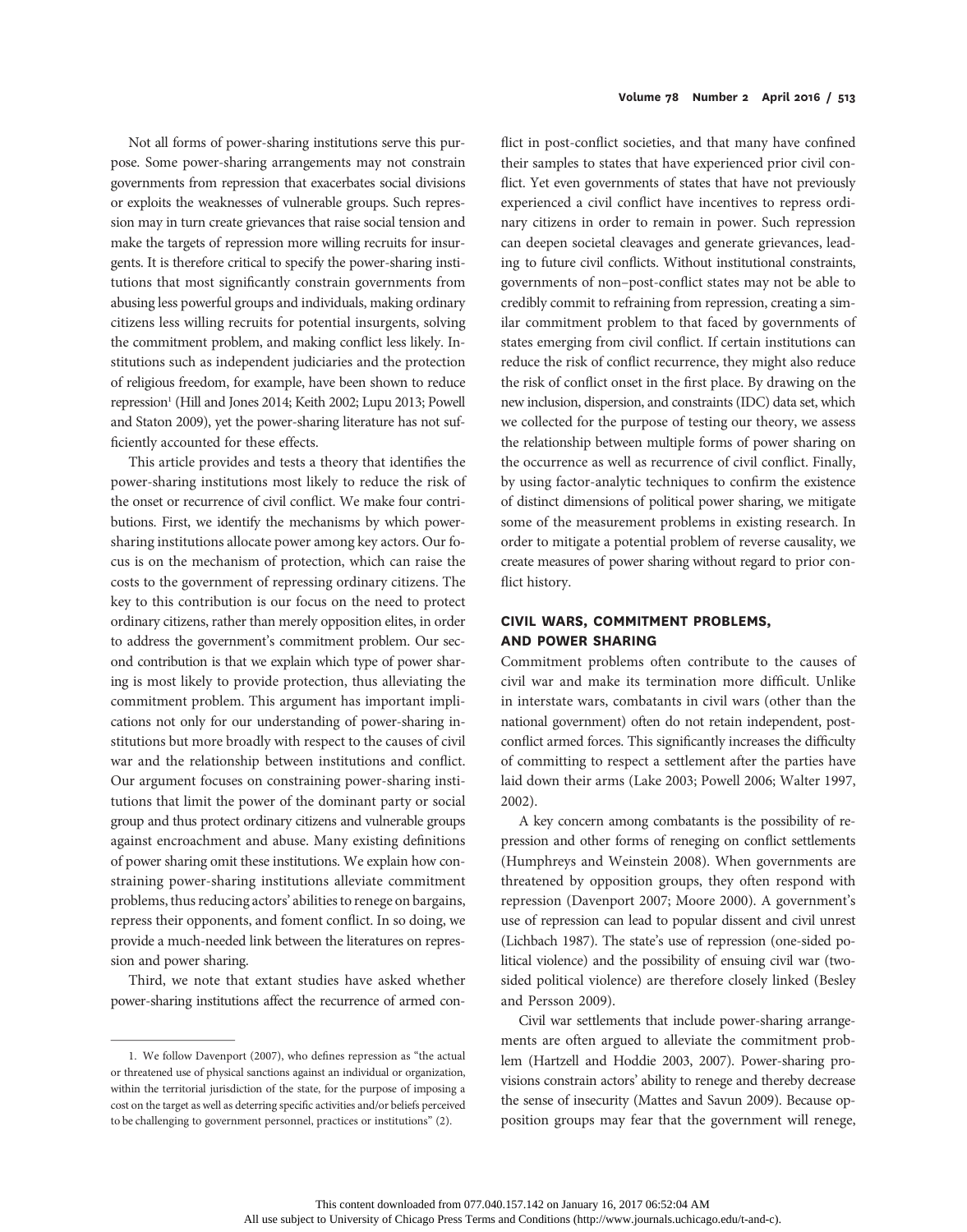power-sharing "provisions are intended to ensure domestic groups that they will not become victims of discrimination and violence in the new state" (Mattes and Savun 2009, 140). Yet existing definitions and operationalizations of power sharing vary significantly. Walter (2002) introduced the disaggregation of power sharing into political, territorial, and economic forms. Hartzell and Hoddie (2003, 2007) add a category of military power sharing. Jarstad and Nilsson (2008) and Mattes and Savun (2009) use similar indicators but expand the set of cases. Mukherjee (2006) focuses on "political power sharing," which offers rebel leaders concessions such as government posts and the right to form their own parties. Roeder (2005) takes a different approach by distinguishing between power sharing and power-dividing institutions and arguing that the latter provide better foundations for peace.

Empirical estimates of the effect of power sharing are mixed (Binningsbø 2013). Most find that at least some type of power sharing promotes peace, but scholars disagree as to the (most) effective forms of power sharing and the most favorable conditions (Hartzell and Hoddie 2003, 2007; Jarstad and Nilsson 2008; Mattes and Savun 2009; Mukherjee 2006; Walter 2002; Wucherpfenning 2013). Roeder's (2005) results differ most fundamentally from the others, indicating that power-sharing dyads tend to be more conflict-ridden than others.

While we have learned much from these studies, they have several important limitations. First, power sharing is typically defined by single institutional variables or by an additive index of individual institutions. If only one institution serves as a proxy for all power-sharing arrangements, the variety of such institutions (and the variety of mechanisms by which they operate) is not taken into account. On the other hand, tests employing an additive index of power sharing will likely be biased because this measurement procedure assumes that the different components are mutually independent and that their relative weights can be accurately specified a priori (and are generally equal). To address this problem, we both expand and disaggregate the definition of power sharing.

Second, power-sharing institutions tend to be defined in terms of the type of prior conflict they address, such as conflict over territory or conflict over governance (Hartzell and Hoddie 2003, 2007; Walter 2002). Yet the distinction between territory and government mixes the solution and the problem, such that the competitive stakes (territorial autonomy or governmental authority) are subsumed within the definition of power-sharing institutions. We use measures of power sharing that are not coded based on prior (or future) conflicts.

The third limitation in existing research is the focus on post-conflict states. Most existing studies examine power sharing strictly as a strategy for resolving an existing conflict and

preventing it from recurring, which is often appropriate depending on the research question. Yet it is no less important to examine whether power sharing can prevent civil conflict from occurring in the first place. Previously, data on powersharing institutions were not available for societies that had not gone through prior conflict. Our new data set includes all polities, regardless of whether power-sharing institutions were created before or after civil conflict.

Fourth, existing work focuses largely on elites. Political elites are actors that can organize violence, either through the state or through a rebel organization. Opposition elites engaged in organizing armed civil conflict have goals that, broadly speaking, tend to break down into two types: to control the political center of a state or to control a noncentral part of the state (which may entail a demand for political independence). After opposition elites lay down their arms, it may be difficult for the government to credibly commit to abiding by the terms of the peace settlement. Most analyses of the commitment problem in the civil war context focus on the government and elites. Yet opposition elites cannot engage in civil war without some public support. The effectiveness of powersharing institutions depends on whether they create credible commitments to protect the interests of both elites and publics. We address this limitation by broadening the definition of power sharing to include institutions that facilitate the sharing of power between the government and ordinary citizens and by explaining how such institutions can resolve the commitment problem.

# A THEORY OF POWER SHARING, PROTECTION, AND PEACE

In this section, we argue that a specific type of power sharing, which we refer to as constraining power sharing, allows governments to make more credible commitments to peace. This reduces the likelihood of conflict. We begin by discussing the key mechanism that links power-sharing institutions to peace: the protection of ordinary individuals from government repression. We then discuss the key mechanism that can link power-sharing institutions to peace: the protection of ordinary individuals from government repression. We then turn to defining the different types of power-sharing institutions and conclude this section by explaining how constraining power-sharing institutions activate the protection mechanism and alleviate the commitment problem.

While opposition elites often initiate armed conflict against the government, they depend critically on masses for recruits (Gates 2002) and for support more generally (Mukherjee 2006). A rich research tradition has therefore explored patterns of mass public participation in civil conflicts (e.g., Kalyvas and Kocher 2007). Opposition elites who might challenge the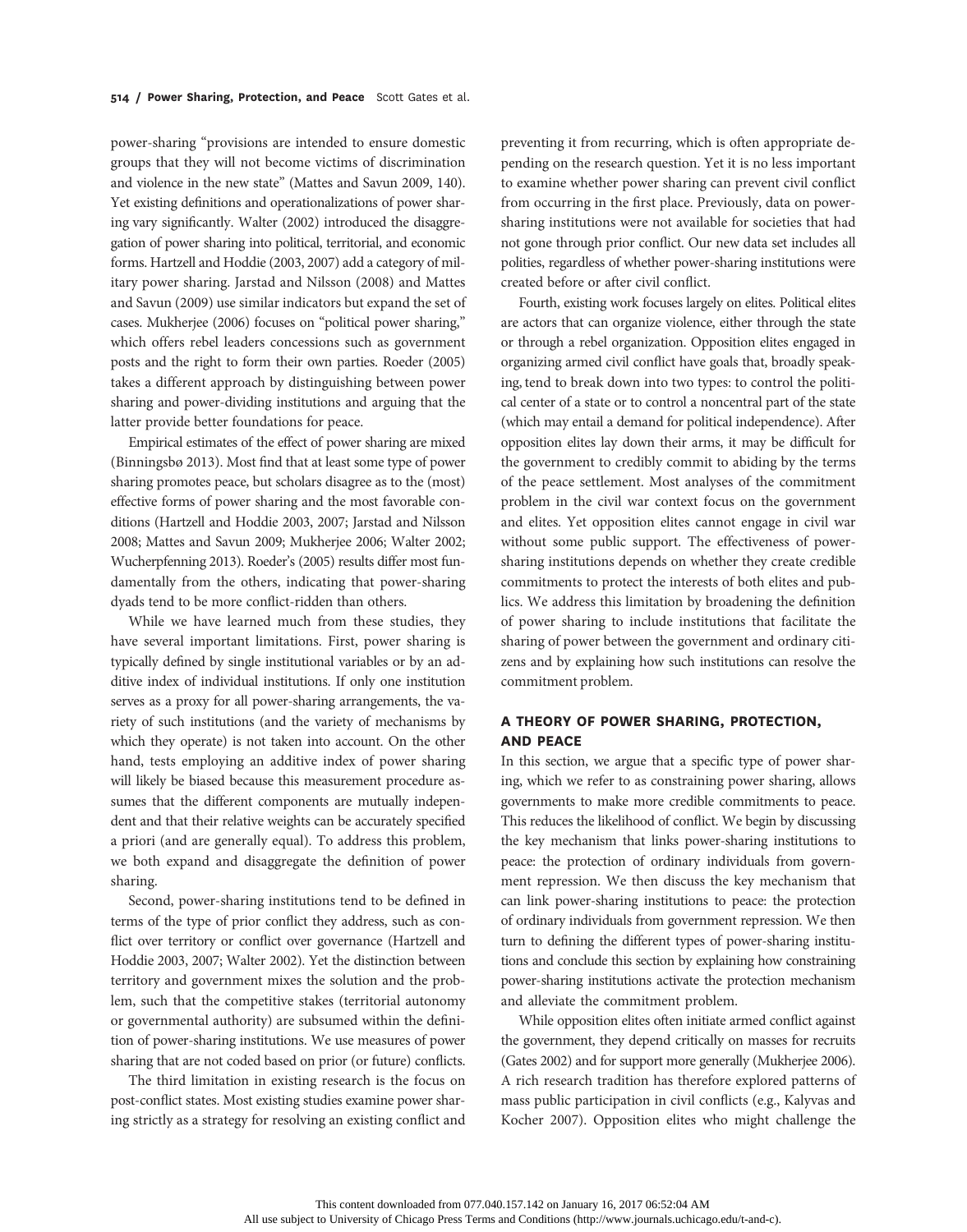government via armed conflict face many costs. In some situations, the costs of fighting are too large or elites lack the capacity to mobilize enough support for combat. If the public they seek to recruit views armed violence as too risky, it may withhold its support, in turn making war too costly for the elites. Potential parties to war will avoid "the ex post inefficiency of war" and instead "prefer to conclude an ex ante negotiated agreement" (Mattes and Savun 2009, 739). To the extent the government can credibly commit to protecting the masses, opposition elites may therefore find it too costly to engage in conflict, even if they perceive some benefits to challenging the state. Institutions that can sever the link between opposition elites and ordinary citizens by raising the cost of mobilizing support for a conflict can therefore make commitments to peace more credible.

# The mechanism of protection

Governments regularly use repression to weaken potential challengers, raise their cost of mobilization, and reduce their resources (Davenport 2007). Repressive tactics include civil liberties violations, arrests, torture, and killings. Ordinary citizens, especially those who belong to vulnerable groups, seek credible commitments from the government to protect them against such abuses of power. In states with a history of conflict, governments may find it especially difficult to commit to refraining from such repression against factions disempowered by conflict settlements. Such factions have likely been repressed in some way in the past, causing the grievances that sowed the seeds for the prior conflict. Yet this commitment problem can be just as salient in states without histories of armed conflict, which nonetheless contain groups that are disempowered or otherwise excluded from the governing coalition. Governments have powerful incentives to use repressive force against such groups in order to attempt to retain power, and many governments choose to use such force (Davenport 2007). Given these incentives, committing to refraining from using such force against weak or minority factions can be difficult. How does the protection mechanism alleviate the government's commitment problem and reduce conflict? To the extent political institutions can prevent the government from using repressive tactics, such institutions activate the protection mechanism. Protection works to the extent institutions increase the government's cost of repressing ordinary citizens, thus making credible the government's commitment to refrain from such activities. In turn, this has effects on both publics and opposition elites.

When the government can credibly commit to refraining from repression, this increases the value of the status quo to ordinary citizens. Individuals have diminished incentives to fight to change the status quo and become less likely to mobilize to support opposition elites. Political institutions that can protect the general public from repression and guarantee political access elevate the extent to which ordinary citizens value maintaining the peace. Such systems offers a wider range of choices of political contestation, providing nonviolent forms of resolving disputes with the state, which are generally less costly for citizens than violent conflict (Findley and Young 2011, 363; Tilly 2003). North, Summerhill, and Weingast (2000, 7) point out that "establishing credible commitments requires the creation of political institutions that alter the incentives of political officials so that it becomes in their interest to protect relevant citizen rights."

Opposition elites may nonetheless have incentives to go to war, yet their ability to do so will be diminished because recruiting supporters will be more costly. This is a bit like the 60's slogan—"what if they had a war and no one came?" These heightened costs, in turn, increase insurgent leaders' incentive to engage in political rather than military competition. If the cost of fighting is sufficiently large because the public will not mobilize, political violence will not be effective no matter how war-prone elites are.

In a post-conflict society, the effects of the protection mechanism can be thought of as a credible commitment to protecting individuals who are associated (ethnically, geographically, or otherwise) with the faction that gave up its arms in the conflict termination arrangement. If and to the extent the government can credibly commit to protecting such individuals from repression, they will be less likely to take up arms again, even if the elites in their faction urge them to do so. In other societies, however, this mechanism can be just as important: when the government can credibly commit to refraining from repressing existing or potential opposition groups, the types of grievances that lead to armed conflicts will be less likely to arise in the first place.

#### The forms of power sharing

Which type of power-sharing institution can activate the protection mechanism? Because much of the literature focuses on elites, power sharing tends to be defined in terms of institutions that facilitate the sharing of power among elites. Our definition of power sharing is broader, aiming also to encompass institutions by which the government shares power with broader publics. We thus define political power sharing as an arrangement that mandates or facilitates the participation of a broad set of decision makers in the policy process.

Power sharing comes in three distinct forms, which differ fundamentally with respect to what it means to "share." One form of sharing is evident when political activists demand that elites "share the wealth." In such contexts the meaning of "sharing" relates to a call for limitations on a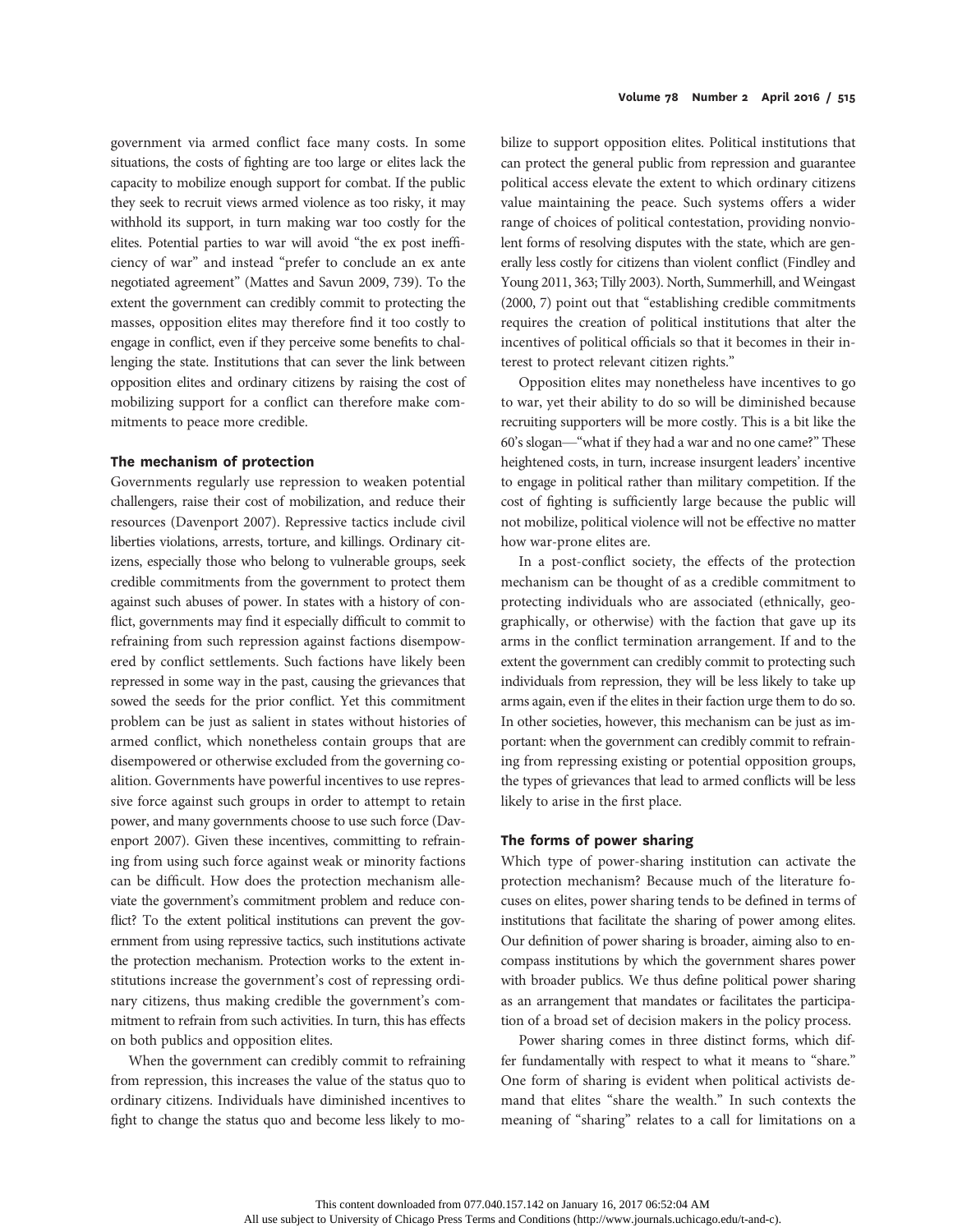dominant actor or group. Second, dispersing a good proportionally to different individuals is also a form of sharing, as for example when family members share an inheritance. In this context, the meaning of sharing is quite different. It takes place with the dispersion of goods, which are to be consumed separately by their respective recipients. Another common notion of power sharing implies inclusiveness or jointness in participation. This is the type of sharing in which individuals experience something together and jointly, like sharing a house or a memorable occasion. Thus, sharing can refer to restrictions on some group's control of the good in question, the dispersion and individual consumption of a good, or joint and inclusive consumption.

Following these three different meanings of "sharing," the manner in which power is shared politically can thus be divided broadly into three different forms. "Constraining" arrangements limit the power of political office holders, and thereby serve to protect vulnerable groups, individuals, and civil society more broadly against encroachment and abuse. "Dispersive" institutions distribute authority among groups or regions in a well-defined pattern (e.g., federalism). "Inclusive" arrangements mandate that the representatives of designated parties or groups hold particular offices or participate in particular decision-making processes. In some cases, these types of power-sharing arrangements are part of post-conflict settlements, such as in Burundi and Bosnia-Herzegovina. In many cases, however, similar institutions have been established and/or evolved through other processes, including liberalization and democratization, such as federalism in Switzerland, judicial review in the United States, and Fiji's system of reserved legislative seats.

# How constraining power-sharing institutions activate the protection mechanism

While other types of power sharing focus on the sharing of executive and legislative power, in constraining arrangements those branches of government share power with the judiciary, civil society, and ordinary citizens. In order to gain social peace and legitimacy, governments often agree to constrain themselves by creating institutions that credibly prevent them from abusing their power (Fearon 2011b; North and Weingast 1989). Constraining power-sharing arrangements aim to safeguard human rights and emphasize the protection of vulnerable groups or individuals from abuses of power. By doing so, constraining power-sharing institutions can activate the protection mechanism.

Many institutional forms associated with liberal democracy might be conceived of as constraints on the government, but our focus in this article is not on all the possible forms of institutional constraints on government power. Our defini-

tion of constraining power-sharing institutions focuses more narrowly on those institutions that are relevant to the sharing of rights between the political elites in government and minorities and ordinary citizens in the public.<sup>2</sup> A key constraining power-sharing institution is the freedom of religion, under which the state can neither sanction nor proscribe religious practices, thus allowing minority religious groups to practice their faith. Another key constraining power-sharing institution that helps enforce such rights is an effective judicial check on the authority of elected officials, whereby, for example, the high court has the power of judicial review and judges have lifelong tenure. Constraining power sharing can also help deter the capture and abuse of government coercive capacity for factional purposes. Because the armed forces are in many societies the organization most capable of such capture and abuse, bans on military officers serving in the legislature can thus constrain such forces and prevent abuses. Table 1 provides examples of constraining, dispersive, and inclusive power-sharing institutions. A full list of these institutions can be found in appendix B (all appendixes available online). Based on the IDC data, table 1 also provides examples of polities that feature each type of power-sharing institution.

Constraining power-sharing institutions are effective at preventing civil conflict because they activate the protection mechanism. Such institutions limit the abuse of power, which in turn limits patterns of exclusion and discrimination. These are commitments to protect the rights of minorities who do not control the central executive. The direct effects of constraining power-sharing institutions are felt by the public, securing their rights, increasing the value of the status quo, and lowering their interest in change. Such institutions drive down the incentives to bear the costs/risks of fighting. Political institutions that guarantee a variety of avenues for nonviolent political expression and protect against political repression thus provide credible commitments to civil peace. The link between constraining power-sharing institutions and civil peace comes from both the expectation and the fulfillment of respect for minority and individual rights. Although elites may still wish to take up arms to improve their respective lots, they will find it more costly to win support from publics whose rights are better protected.

A key constraining power-sharing institution, the establishment of the right to religious freedom limits the ability of

<sup>2.</sup> Our definition of constraining power sharing thus excludes constraints such as legislative veto powers and other forms of horizontal accountability (O'Donnell 1998; Tsebelis 2002), which are important but outside the scope of our argument.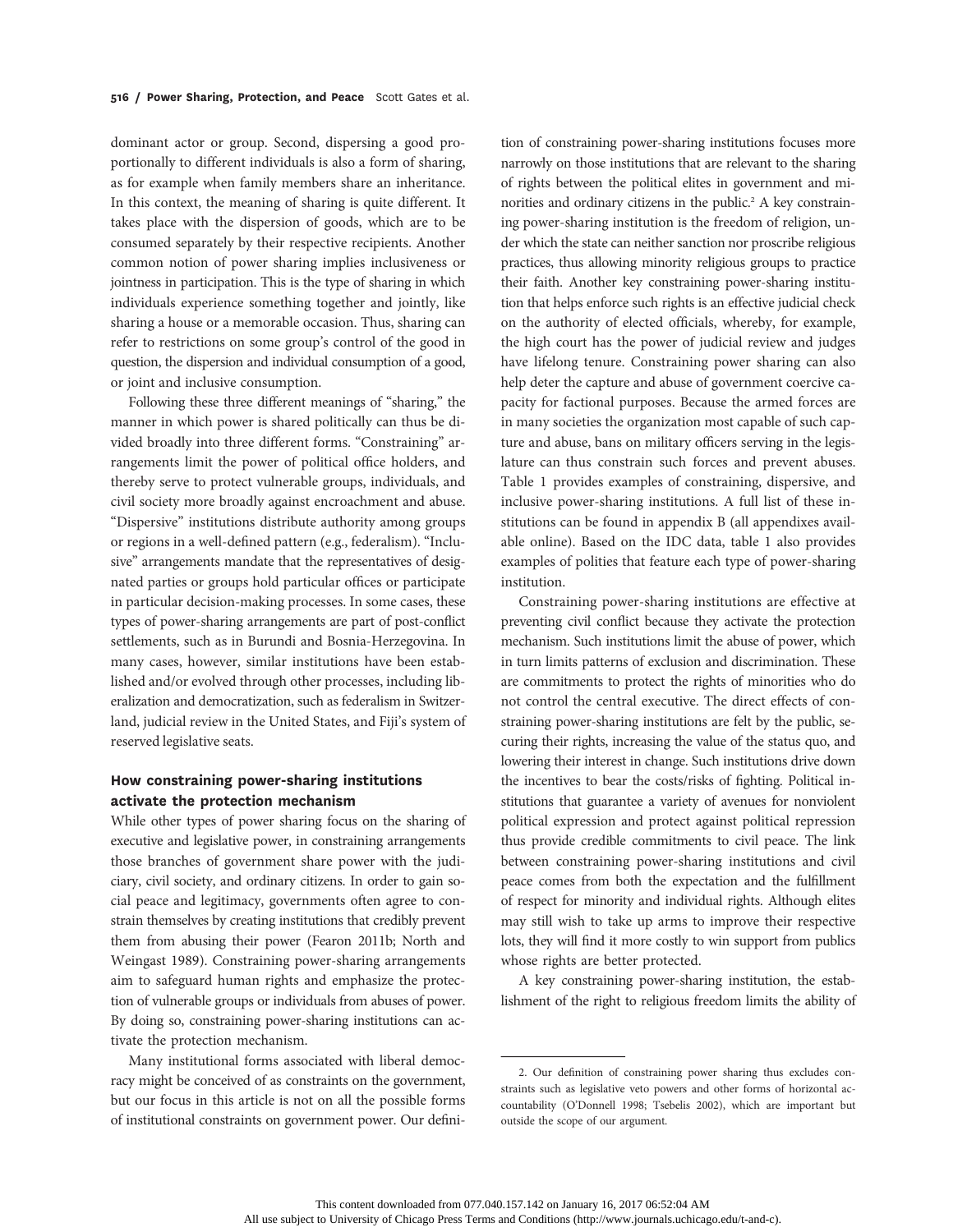|              | Examples of Institutions        | Examples of Polities with Form<br>of Power Sharing |
|--------------|---------------------------------|----------------------------------------------------|
| Constraining | Judicial review                 | Ghana (1993–2010)                                  |
|              | Military legislator ban         | Taiwan (1975-2010)                                 |
|              | Freedom of religion             | Sierra Leone (1979–1991)                           |
| Dispersive   | Subnational education authority | Switzerland (1975–2010)                            |
|              | State elections                 | Colombia (1992-2010)                               |
|              | Constituency alignment          | Russia (1994–2003)                                 |
| Inclusive    | Mutual veto                     | Burundi (1995-2010)                                |
|              | Reserved legislative seats      | Yugoslavia (1975-1992)                             |
|              | Reserved executive positions    | Lebanon (1975-2010)                                |

Table 1. Examples of Power-Sharing Institutions

elites to shape policy around their religious practices or preferences and thus protects those with other views. Many civil conflicts are fought over identity issues, a big part of which is often religion. According to Toft (2007, 42), religious civil wars were fought between 1940 and 2000. When a regime imposes laws that discriminate against rival religious groups, such groups begin to fear for their faith (Philpott 2007). Conflicts can also result from elites socially constructing identities around religious cleavages and mobilizing oppressed groups to produce new conflicts. As Toft (2007) argues, "When political elites come under immediate threat, they will work to reframe issues of contention as religious issues, essentially attempting to outbid each other in an effort to establish religious credibility and thus attract domestic and external support" (97–98). Protections for the freedom of religion can help prevent these scenarios. Groups that are not being religiously repressed will be less likely to mobilize behind elites that attempt to foment conflict based on their religious identity. This will increase the cost of conflict to elites, thus making war less likely.

Another constraining power-sharing institution that can credibly protect minority rights from government abuse is an independent judiciary. If and to the extent the judicial branch can effectively and independently review and overturn government actions that violate legal agreements, it can also sustain the government's promises to refrain from abusing its citizens. "Namely, if an independent judiciary exists, extremists can be less concerned about a strong crackdown by the government in the future" (Findley and Young 2011, 374). Leaders of states with independent courts are significantly less likely to be able to abuse the human rights of their people (Hill and Jones 2014; Keith 2002; Lupu 2013; Powell and Staton 2009). Not all judiciaries have such independence; the extent to which a judiciary is truly a constraining powersharing institution depends on factors such as the processes

for judicial appointment, the power of judicial review, and the rules governing judicial tenure.

The Constitutional Court of Benin, created following the adoption of the state's constitution in 1990, demonstrates how this type of institution activates the protection mechanism. The Constitution of Benin provides numerous human rights protections and legally incorporates the African Charter on Human and Peoples' Rights. Individuals have direct access to the court when human rights abuses are alleged,<sup>3</sup> and Article 121 of the Constitution grants the Court the power to act on its own motion to determine the constitutionality of laws and regulations that threaten the fundamental rights of citizens. Since its establishment, the Court has used its powers to find violations of human rights in hundreds of cases. The government's record with respect to human rights abuses has improved significantly over the same period.

Constraining power-sharing institutions also affect elites. These institutions can protect the rights of minority elites and make them less inclined to engage in armed violence. By activating the protection mechanism, these institutions render potential supporters less likely to mobilize for war, which makes recruitment more costly for the elites. As Humphreys and Weinstein (2008, 436) note, "If [armies] have motivated participation instead by mobilizing popular discontent with government policies, post-conflict arrangements must take more seriously the establishment of institutional arrangements that address discrimination, oppression, and inequality." This argument leads to the following hypothesis:

H1. The probability of civil war is smaller in polities with more constraining power-sharing institutions.

<sup>3.</sup> Organic Law of the Constitutional Court of Benin, Law 91-009 of March 4, 1991, art. 22.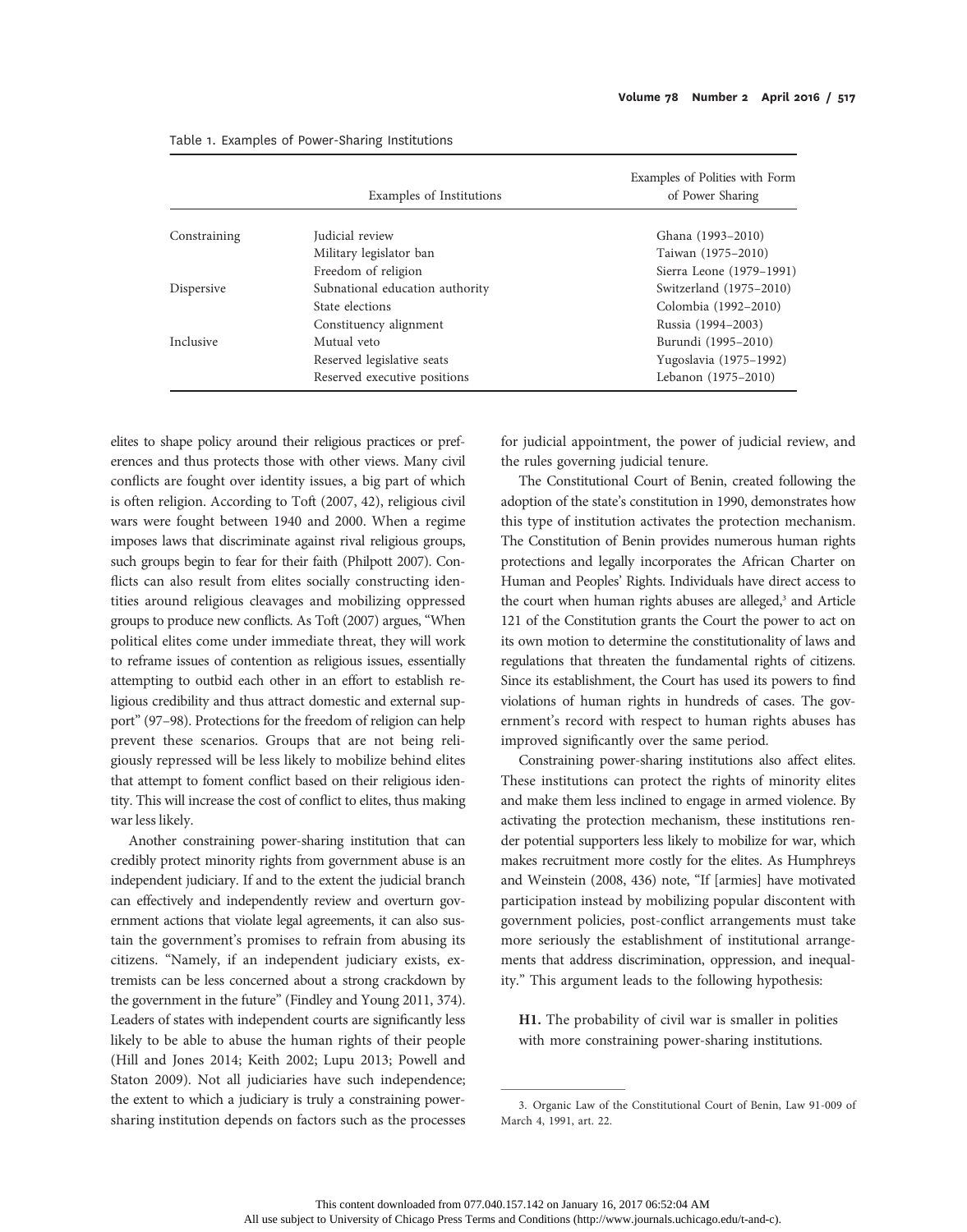# Why other forms of power sharing do not resolve the commitment problem

Dispersive power sharing. Dispersive power sharing distributes power by decentralizing decisions across regions or sectors of society. Most often, the policy process is divided by giving control of particular territories and processes to particular groups (Brancati 2006). Institutions commonly associated with dispersive arrangements include federal structures, wherein local or autonomous governmental units possess budgetary and policy autonomy.

Dispersive power-sharing arrangements are primarily elite oriented. These institutions grant power and influence to regional elites both within their own region and in national politics (e.g., by granting representation to states/provinces in national legislatures). Such arrangements are often designed to offer opposition elites security and autonomy. Leaders of opposition factions may fear for their personal safety to the extent that they represent a threat to the state, and the state has not made arrangements to safeguard their safety. Such concerns may be especially salient in post-conflict societies because former belligerents are themselves prime targets. The government has an incentive to preemptively attack rebels who have disarmed so that they cannot rearm. Yet even leaders of groups that have never taken up arms may fear for their personal safety because governments may view them as potential threats.

Dispersive power-sharing arrangements may therefore seek to build loyalty by granting opposition elites protection of their persons and property. An example can be found in Nigeria. Campbell (2013, 31) characterizes the Nigerian postcivil war patron-client system of power sharing as based on several rules, such as (1) "no president for life," (2) patrons at the pinnacle are never killed by their rivals, and (3) money accumulated by a political figure in office is sacrosanct. In addition, there are explicit rules about "zoning" or division of the spoils and rotation of political offices (particularly the presidency) between different regions, a form of dispersive power sharing.

Elite co-optation offers a potential adversary sufficient private incentives not to take up arms (Gandhi and Przeworski 2006; Magaloni 2008). One example of such co-optation is when Revolutionary United Front (RUF) leader Foday Sankoh in Sierra Leone was offered a position within the post-conflict government that granted him control over the diamond trade (Binningsbø and Dupuy 2009). Elite co-optation can but not need not occur after a conflict; elites of a rival faction can be brought into a ruling coalition before ever taking up arms. By making participation in the existing government attractive enough, elites may be induced to choose peace rather than war. Over time, co-optation can improve opposition elites'

loyalty to the regime (Wintrobe 1998), particularly as co-opted elites become more invested in maintaining the status quo.

Yet opposition elite co-optation and security do not effectively commit the rulers to refrain from abusing weak groups and individuals. Most importantly, because these mechanisms focus on opposition elites, they do not credibly constrain the government from repressing the broader public. And even if some elites are protected or co-opted, the government can still repress others, creating an incentive to shift the focus of repression rather than curtail it. Thus, institutions designed to induce or co-opt elites to agree to peace are vulnerable to the problem of credibly committing not to repress.

A further problem is that factional politicians empowered by a power-sharing arrangement may themselves take up arms against others. The same thing may happen when a factional party is weak at the time a power-sharing arrangement is forged but subsequently becomes more powerful. Moreover, co-optation can create perverse incentives by appearing to reward insurgency and inducing other oppositional politicians to take up arms (or threaten to do so) in hopes of gaining similar advantages for themselves (Roeder 2005; Tull and Mehler 2005). For all of these reasons, concessions to factional leaders may not build peace in the longer term.

Finally, co-optation can lead to repressive substitution by governments. Leaders can co-opt parts of their opposition in order to focus repressive activities on others (Moore 2000). When autocrats are threatened by groups that have been coopted, they tend to respond with concessions, but when threatened by other groups they tend to respond with repression (Conrad 2011). Insurgents may be able to anticipate this behavior, thus continuing to conspire or rebel, even when they hold formal political office (Magaloni 2008).

Others have argued that regional autonomy may reduce the threat of conflict by appealing to a complicit public (e.g., Hartzell and Hoddie 2003). Government concessions to regional autonomy may undercut a particular group's support base for armed rebellion. In addition, if dispersive institutions are created in conjunction with credible commitments to prevent repression, dispersive power sharing may work to strengthen civil society. Yet ethnic federalism can also sow the seeds of conflict. While the new province may give a certain identity-group policymaking autonomy, it also may create new minorities, as in the former Yugoslavia. Moreover, the creation of new provinces based on ethnic identity may create perverse incentives for ethno-politicians to organize armed conflict in the hope of further devolution. Such autonomy can increase the risk of future violence unless it takes the form of full partition (Chapman and Roeder 2007). Nigeria and India have each had a history of repeated breakups of existing states, driven by these kinds of incentives. Disper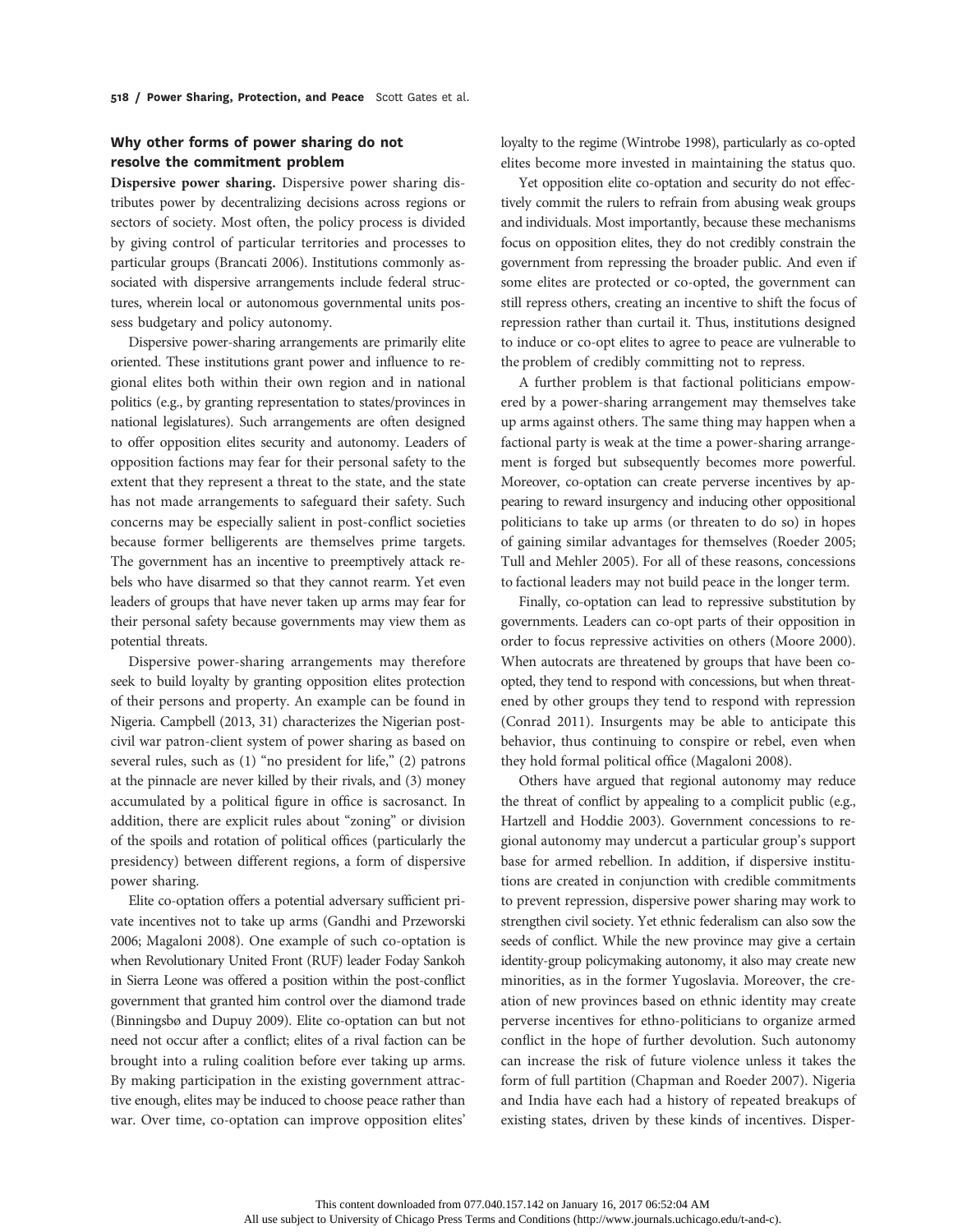sive institutions can thus have complex and conditional effects on civil peace.

Inclusive power sharing. Inclusive power-sharing arrangements grant members shares in the exercise of political power, so that each group or party can contribute to important public decisions. Mutual veto and grand coalitions are key forms of inclusive power sharing. According to Lijphart, the most important institution of this type is the grand coalition (Lijphart 1985). The grand coalition may take different forms, including "a grand coalition cabinet in parliamentary systems, a grand coalition of a president and other top officeholders in presidential systems, and broadly inclusive councils or committees with important advisory and coordinating functions" (Lijphart 1985, 7). Another example of inclusiveness is a set of seats in the national legislature that is reserved for members of a minority group.

Inclusive power-sharing arrangements guarantee policymaking influence and access to power, which activate the mechanism of elite co-optation. Advocates of inclusive arrangements focus on how this form of power sharing makes peace more attractive, by committing the elites of all represented groups in society. Yet inclusive power-sharing institutions often do not create mechanisms that protect ordinary citizens. This may leave them vulnerable to government repression and thus can lead to an unstable peace. Empirical research suggests that such concerns are not unfounded. Regimes with inclusive arrangements are thus more prone than others to use repressive tactics such as torture (Conrad 2014; Frantz and Kendall-Taylor 2014; Vreeland 2008). Although some opposition elites may therefore be well served by inclusive institutions, the broader public can face government repression and hence be more willing to mobilize against the state. This situation can in turn lead to the emergence of new opposition elites who have not been previously co-opted and the recurrence of conflict.

Inclusive arrangements can also result in two other problems. First, inclusive power sharing strengthens ethnic divisions by cementing them to guaranteed positions in government (Horowitz 2003). The hardening of cleavages strengthens factional identities and attachments, thereby making it easier for elites to appeal to norms of group solidarity and kinship (Gates 2002). Second, inclusive power sharing may also raise the risk of conflict because it rewards elites who oppose the state (Tull and Mehler 2005). Once some opposition elites are rewarded through an inclusive power-sharing arrangement, leaders of other groups may see challenging the state as a means to power and influence. Moreover, once those elites who are co-opted receive their rewards, which are often monetary, it may be difficult for the government to prevent them

from using these resources to seek the regime's downfall (Magaloni 2008). And if their rhetoric has been successful, it may be difficult for factional leaders to resist such demands from their constituents. Inclusive power sharing is thus subject to many of the same limitations that plague dispersive power sharing. We therefore expect that neither dispersive nor inclusive power sharing has a positive effect on civil peace.

## RESEARCH DESIGN AND METHODOLOGY

We test our hypothesis using new data, collected specifically for this purpose and in recognition of the research design limitations of previous research. The IDC data set, which is further described below and in Strøm et al. (2016), contains data on 180 countries between 1975 and 2010. Our data precisely date major institutional changes, such as the introduction of new constitutions or the overthrow of regimes. This allows us to create a country-day data set. By precisely dating institutions in place as of a given day (as well as conflict onset and termination), we can establish temporal precedent with a much higher degree of accuracy than is possible with conventional country-year data.<sup>4</sup>

## Dependent variable

Our dependent variable is the onset of an armed intrastate conflict. We use the Uppsala Conflict Data Program (UCDP) Conflict Termination data set (Kreutz 2010), which has information on start and end dates for all UCDP conflicts. The threshold in the UCDP definition of internal conflict is at least 25 deaths from armed violence in a year. Because there is no agreed-upon definition of what it means for a conflict to end, it is often unclear whether two periods of armed violence constitute one or two conflicts. For cases in which violence reemerges, we have relied in our main estimations on an often-used rule that demands a minimum of one year of inactivity before we code renewed violence as a new conflict onset. We use the start and end dates in Kreutz (2010) to measure the time between two distinct episodes of conflict.

# Samples

Our theoretical discussion does not distinguish between postconflict and non–post-conflict societies. Our arguments are intended to apply to both types of societies. We therefore

<sup>4.</sup> Both our dependent variable (conflict onset) and key independent variables (power sharing) are coded on a country-day basis. Other variables are coded on a country-year basis. For such variables, we include in our analysis the annual values they take on during the date in question (e.g., if the date is January 15, 1978, we use the values of the conflict onset and power-sharing variables for January 15, 1978, and the values for 1978 for all other variables).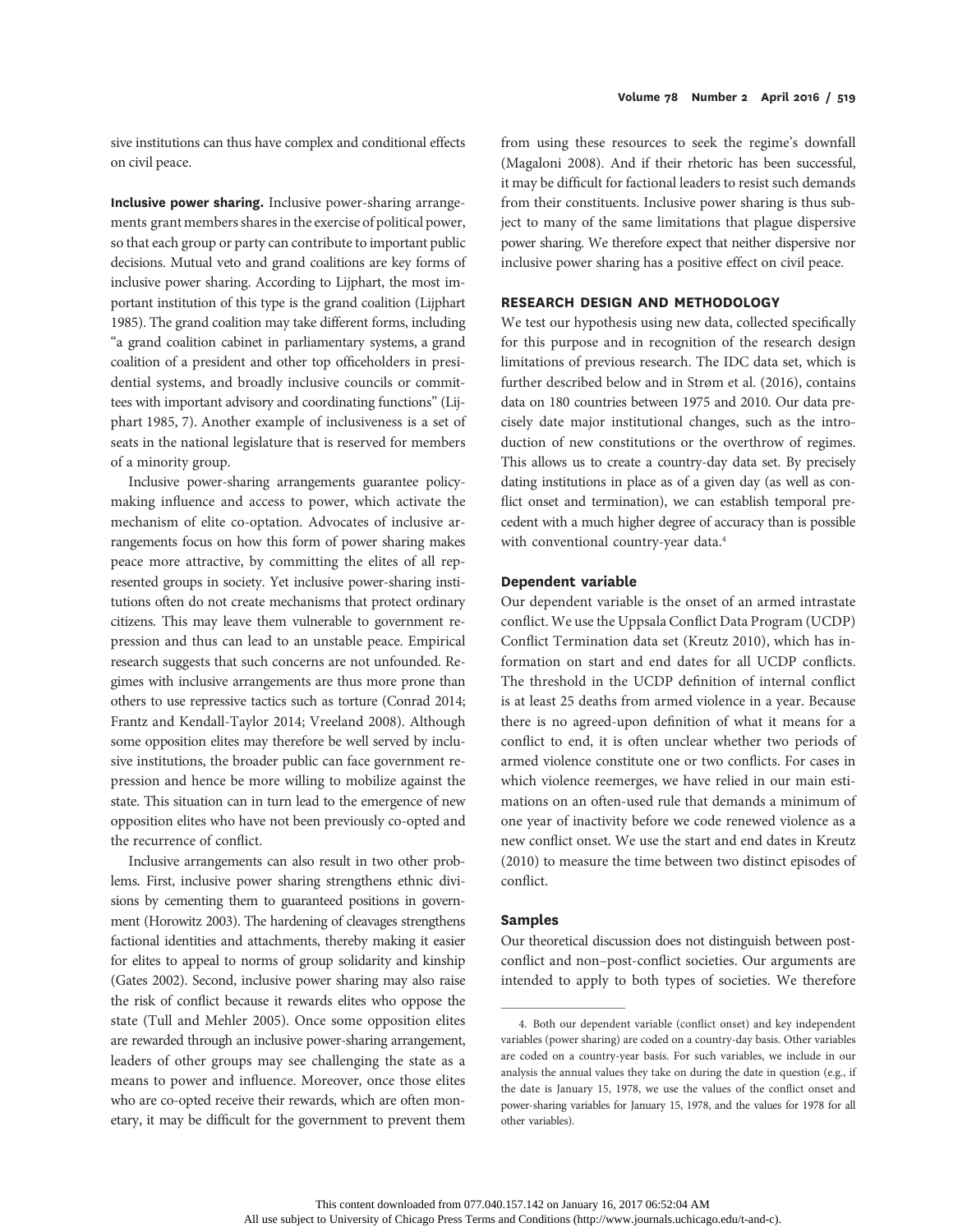include all states in our primary analysis (model 1 below). Because much of the existing literature has focused only on post-conflict societies, however, we will also separately test our arguments in a sample limited to those polities. This subsample (model 2 below) contains only conflict onsets that happen in states that had previously experienced a conflict. We are thus able to contrast the post-conflict sample with a full sample of all countries, so that we can estimate and compare the effects of power-sharing institutions under both conditions.

# Statistical model

To analyze the relationship between power-sharing institutions and conflict, we use a conditional logit model (which is described in detail in app. A because of space considerations). The data structure used in this analysis closely follows that of Raknerud and Hegre (1997) and Hegre et al. (2001). We begin with a list of conflict onsets,  $w$ , and sort them in ascending chronological order. At each point in time when an onset occurs,  $t_w$ , we take a cross-sectional snapshot of all other independent countries at that time. The dependent variable is binary, where "1" denotes an observation of a conflict that started on that specific day.

### Key independent variables

The IDC data set codes 19 indicators of power sharing. These variables were chosen a priori because they represent the key indicators of power sharing, based both on the powersharing literature and on our theory of the three types of power sharing. Factor analysis confirms that these institutions indeed cluster into three latent factors, as our theory suggests. Our indicators of constraining power sharing are institutions that protect the rights of minority groups and ordinary citizens. These include protections of religious freedom, bars against military engagement in elected politics, bans on explicitly ethnic or religious parties, and the existence of an effective and independent judicial check on the authority of elected officials. These measures are designed to avoid capturing purely horizontal constraints on executive authority, such as legislative veto players and other checks and balances. Our coding of constraining institutions also recognizes that they may not be effective if they exist only on article and are not enforced. We therefore include both de jure and de facto measures of several of our constraints. Our inclusive powersharing indicators cover two of Lijphart's components of consociationalism: grand coalitions and mutual veto. They also include the reservation of seats or executive positions for specific minority groups to ensure their inclusion in centralgovernment decision-making. Our indicators of dispersive power sharing are grouped along three dimensions: (1) pow-

ers allocated to regional governments; (2) the election of regional governments by regional electorates; (3) the representation of regional constituencies in the central government. A full list of the indicators is provided in appendix B.

The indicators are coded from constitutions, peace treaties, and a variety of secondary sources. Many indicators are based on de jure institutions, but we also include some de facto indicators, particularly those that tell us whether core powersharing institutions, such as may be included in the national constitution, are actually implemented. The 19 indicators and 3 indexes are described in greater detail in Strøm et al. (2016). Strøm et al. (2016) also report factor analysis of these 19 indicators, which shows that, as predicted by our theory, they cluster around three latent variables, each of which corresponds to one type of power sharing. Based on the factor loadings, we construct an index measure of each type of power sharing. In these indexes, higher weights are assigned to those indicators that are most closely correlated with other indicators of the same latent variable and, by extension, with the underlying latent variable.<sup>5</sup> We use these index measures in our analysis.

# Control variables

It is possible that certain institutions are more likely to be created under specific conditions that, in turn, affect the probability of conflict. There are three aspects to the issue:  $(a)$  some factors might explain both the creation of power-sharing institutions and the onset of conflict; (b) when conflict recurrence is analyzed, aspects of the prior conflict may have affected the end of that conflict and the creation of post-conflict institutions (see Chapman and Roeder (2007) and Mattes and Savun (2009) for detailed discussions of this issue); and  $(c)$  in models of conflict recurrence, states "select" into the sample by experiencing a prior conflict. Existing work on power sharing and conflict recurrence addresses problems (a) and (b) by controlling for factors that might explain the creation of power-sharing institutions and the onset of conflict, which we include in both models 1 and 2, as well as by controlling for the factors that predict civil war settlement or the end of the prior conflict, which we include in model 2. Nonetheless, by only analyzing post-conflict states, the inference in much existing work is threatened by problem  $(c)$ . By testing our hypothesis on both post-conflict states and a broader sample of states (many of which did not experience a prior conflict), we go further than existing analyses in addressing problem (c). If we find consistent results regarding the relationship between power sharing and conflict in both models

<sup>5.</sup> For an excellent discussion of latent-variable-based indexes, see Jackman (2008).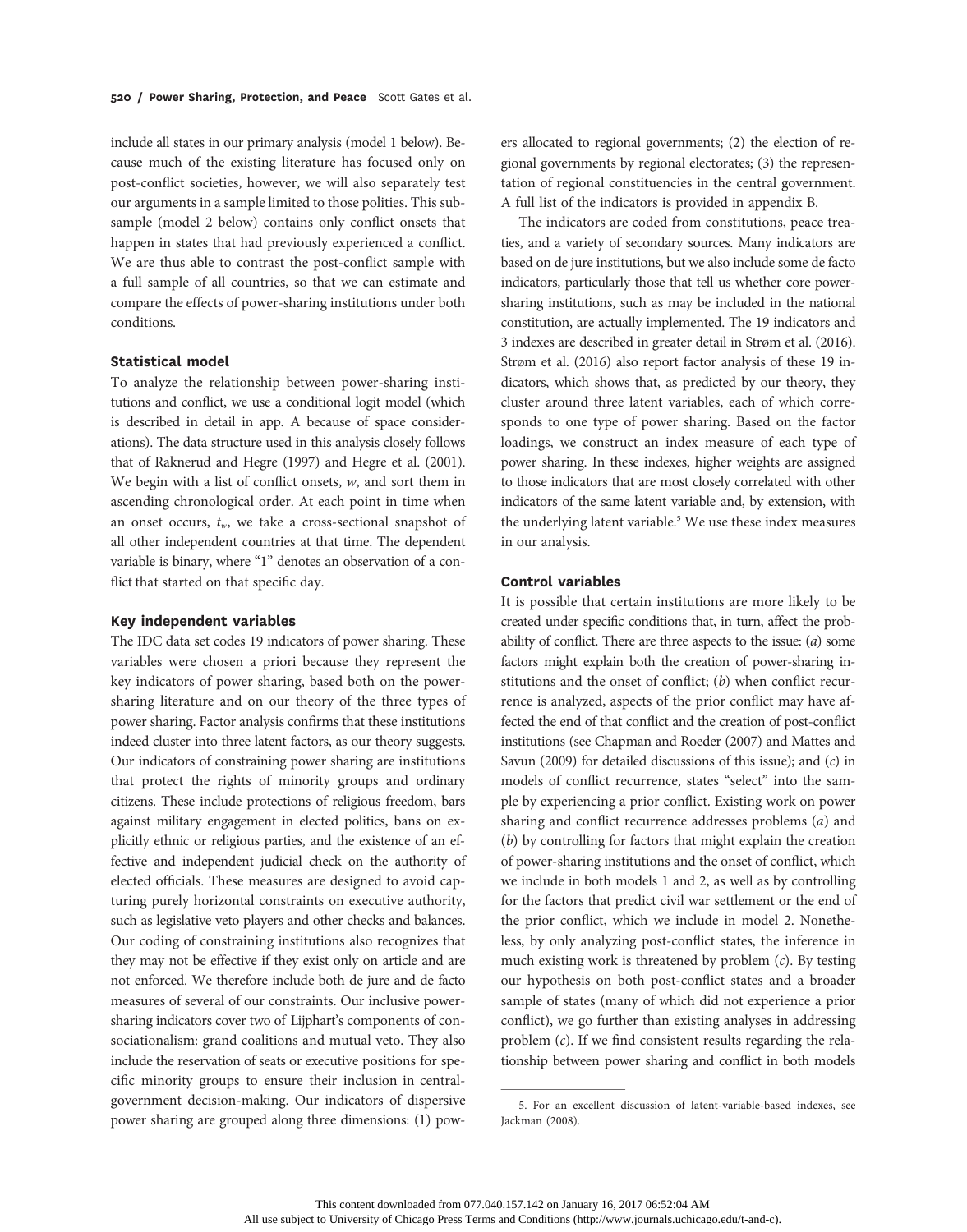we can better rule out biases resulting from selection into a prior conflict.

Economic development and population. We control for the natural log of GDP per capita and the natural log of population. We use data from World Development Indicators (2011), supplemented with data from the Penn World Tables. We control for economic growth using the World Development Indicators, supplemented with data from Gleditsch (2002).

Electoral democracy. Democracies are less conflict prone than other states (Hegre et al. 2001) and less likely to abuse the rights of their citizens (Davenport 2007), so publics in these countries may have fewer reasons to take up arms than those in other states. Many measures of democracy, such as Polity, include both institutional and electoral dimensions of democracy. Including such a measure in our analysis would be a problem because these institutional features share some common elements with our power-sharing data. We therefore use the measure of electoral democracy provided by Alvarez et al. (1996), supplemented by the measure provided by Geddes, Wright, and Frantz (2013) with respect to cases for which Alvarez et al. (1996) do not provide data.

Ethnolinguistic fractionalization. Identity heterogeneity is likely to influence political institutions. Ethnicity may also affect civil conflict, although this point is hotly debated (Cederman et al. 2011; Fearon and Laitin 2003). We control for this using data from Roeder (2005).

Regime stability. Regime instability can be detrimental to the effectiveness of power sharing and can foster uncertainty and subsequent conflict. Following Hegre et al. (2001), we operationalize regime instability as temporal proximity to prior regime change, and we operationalize regime change based on the Gates et al. (2006) definition. We use a decay function to account for this because the expected relationship between the effect of a preceding regime change and the risk of conflict is nonlinear (Gates et al. 2006).<sup>6</sup>

Interregnum. The IDC data set codes certain polities as experiencing interregnums. These are periods in which it is unclear who is in power, or when a state is temporarily without any government or ruler. Many power-sharing indicators could not be reliably coded with respect to such periods. For these cases, we code each specific power-sharing institution

of days since the previous institutional change and  $\alpha$  represents the halflife parameter. The value of  $\alpha$  tells us how long it takes before the effect of a preceding institutional change on the risk of conflict is halved. We find 12 months to be the optimal half-life parameter for this sample. The measure is equal to one immediately after an institutional change has occurred and approaches zero as the institutional change becomes more temporally distant.

as absent and include an indicator variable indicating the units for which this is the case.

Additional controls for post-conflict model. To test our hypothesis for the sub-sample of post-conflict states (model 2), we add several control variables that capture characteristics of the prior conflict. The intensity and duration of the prior conflict may affect both the type of settlement reached to end it and the likelihood of new conflict onsets. We control for these factors using the UCDP/PRIO Armed Conflict data set (Gleditsch et al. 2002). Third parties, such as other states and the United Nations, often intervene in civil conflicts. These interventions can both shape the course of the conflict and have important effects on the parties' ability to credibly commit to a settlement (Fortna 2004; Walter 1997). We control for this factor using the UCDP Peace Agreement data set. We control for whether a peace agreement was signed to end the prior conflict, as this could affect both whether new institutions were created and whether the conflict recurs. We also control for whether the agreement included disarmament provisions, as this can exacerbate the commitment problem. For both variables, we use the UCDP Peace Agreement data set (Harbom et al. 2005). Like power-sharing institutions, peacekeeping missions endeavor to alter the incentives of belligerents to promote peace. Peacekeeping can often enhance the credibility of peace agreements through international commitments. Thus, they may serve as either complements to or substitutes for power sharing, and their presence is determined both by international factors and factors specific to the conflict itself. We control for whether a post-conflict peacekeeping mission was instituted using data from Fortna (2008).

#### Missing data

There are some observations in the IDC data set for which information on one or more indicators is missing due to a lack of credible information.7 In our main specification, we impute the missing indicator data using the Amelia 2 program (Honaker, King, and Blackwell 2011) before running the factor analysis. We use the resulting power-sharing indexes in our statistical models. We also include a dummy variable that indicates those units for which at least one underlying indicator was missing.

# RESULTS

The results are shown in table 2. In both models, the co-6. The decay function is  $f(t) = 2^{-t/\alpha}$ , where t represents the number efficient for constraining power sharing is significant and

<sup>7.</sup> To reduce missing data, coders adhered to a "preponderance of the evidence" rather than a "beyond a reasonable doubt" standard when assigning values to a particular indicator. Nonetheless, for some observations credible information could not be obtained. See Strøm et al. (2016).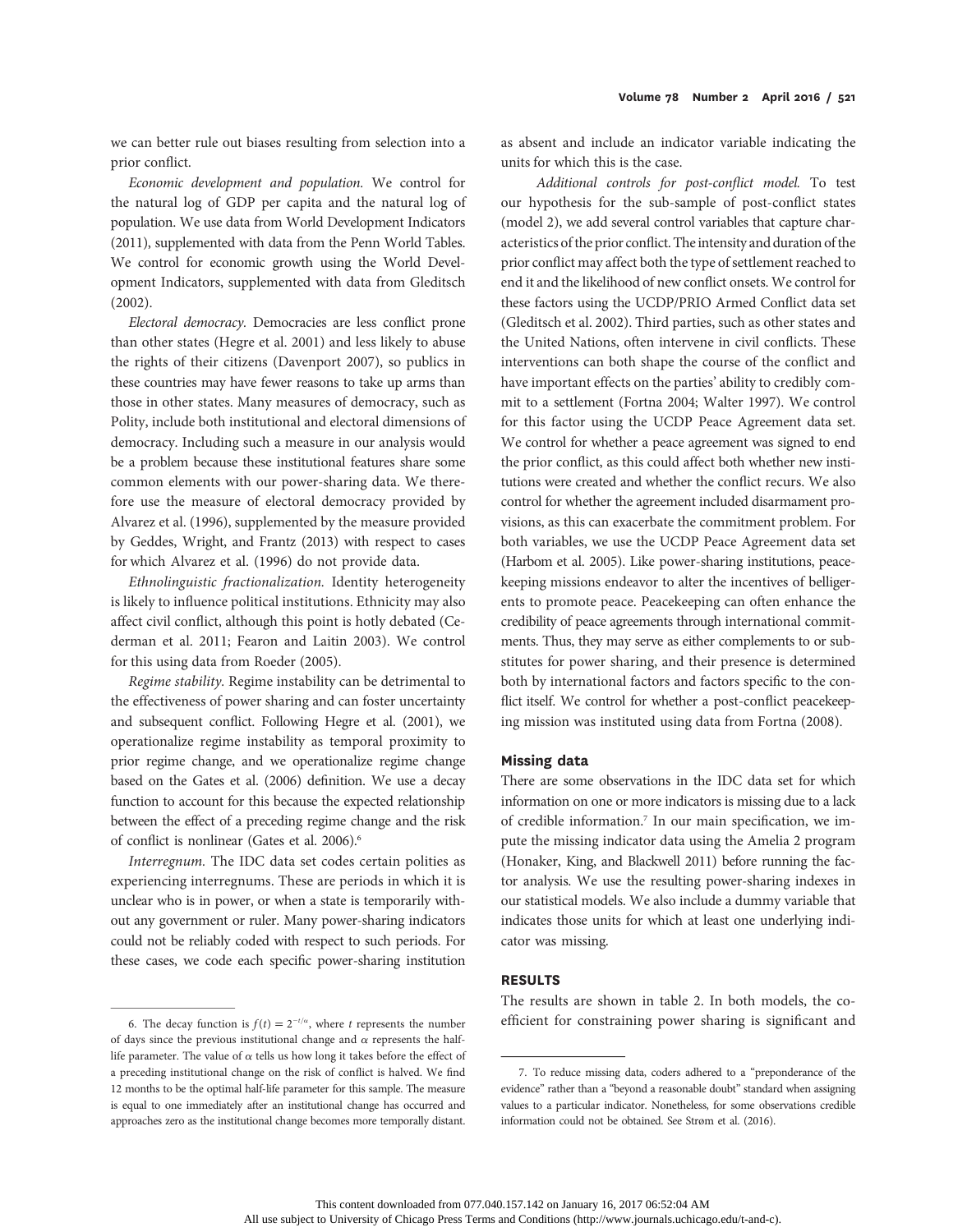#### 522 / Power Sharing, Protection, and Peace Scott Gates et al.

Table 2. Risk of Civil Conflict

|                                   | All States  | <b>Post-Conflict States</b> |
|-----------------------------------|-------------|-----------------------------|
|                                   | (1)         | (2)                         |
|                                   |             |                             |
| Constraining power sharing        | $-.341***$  | $-.278***$                  |
|                                   | (.0846)     | (.104)                      |
| Dispersive power sharing          | $-.0830$    | $-.0471$                    |
|                                   | (.471)      | (.159)                      |
| Inclusive power sharing           | $.142***$   | .0485                       |
|                                   | (.0533)     | (.0635)                     |
| Economic growth                   | $-2.231***$ | $-.893$                     |
|                                   | (.758)      | (.880)                      |
| Electoral democracy               | .0625       | $-.0454$                    |
|                                   | (.163)      | (.201)                      |
| Population (logged)               | $.414***$   | $.267***$                   |
|                                   | (.0408)     | (.0597)                     |
| GDP per capita (logged)           | $-.461***$  | $-.341***$                  |
|                                   | (.0691)     | (.0877)                     |
| Ethnolinguistic fractionalization | $.883***$   | .335                        |
|                                   | (.259)      | (.335)                      |
| Temporal proximity to prior       |             |                             |
| change in institutions            | .323        | .171                        |
|                                   | (.227)      | (.269)                      |
| Interregnum                       | $-.884$     | $-1.731*$                   |
|                                   | (.603)      | (1.027)                     |
| Missing power-sharing indicator   | $-.488***$  | $-.432**$                   |
|                                   | (.157)      | (.181)                      |
| Prior conflict characteristics    |             |                             |
| Intensity                         |             | .252                        |
|                                   |             | (.280)                      |
| Duration                          |             | $.0000644 - 05***$          |
|                                   |             | $(.0000169 - 05)$           |
| Third-party intervention          |             | $-.441$                     |
|                                   |             | (.341)                      |
| Disarmament                       |             | .206                        |
|                                   |             | (.298)                      |
|                                   |             |                             |
| Peace agreement                   |             | .368                        |
|                                   |             | (.369)                      |
| Peacekeeping                      |             | .0477                       |
|                                   |             | (.313)                      |
| <b>Observations</b>               | 40,640      | 18,793                      |
| Log-likelihood                    | $-1,132$    | $-755.9$                    |

Standard errors are in parentheses \*\*\*  $p < .01$ . \*\*  $p < .05$ .

\*  $p < .1$ .

negative, meaning that these institutions are associated with a lower probability of conflict, as our theory suggests. The results also indicate that the relationship between constraining power-sharing institutions and conflict is similar for initial conflict and conflict recurrence. This further indicates that selection into a prior conflict is not likely to explain the relationship we find between constraining power sharing and conflict.

Dispersive power sharing does not have a significant relationship with conflict. Interestingly, inclusive power sharing has a significant positive coefficient in model 1, which indicates that such institutions are associated with a larger prob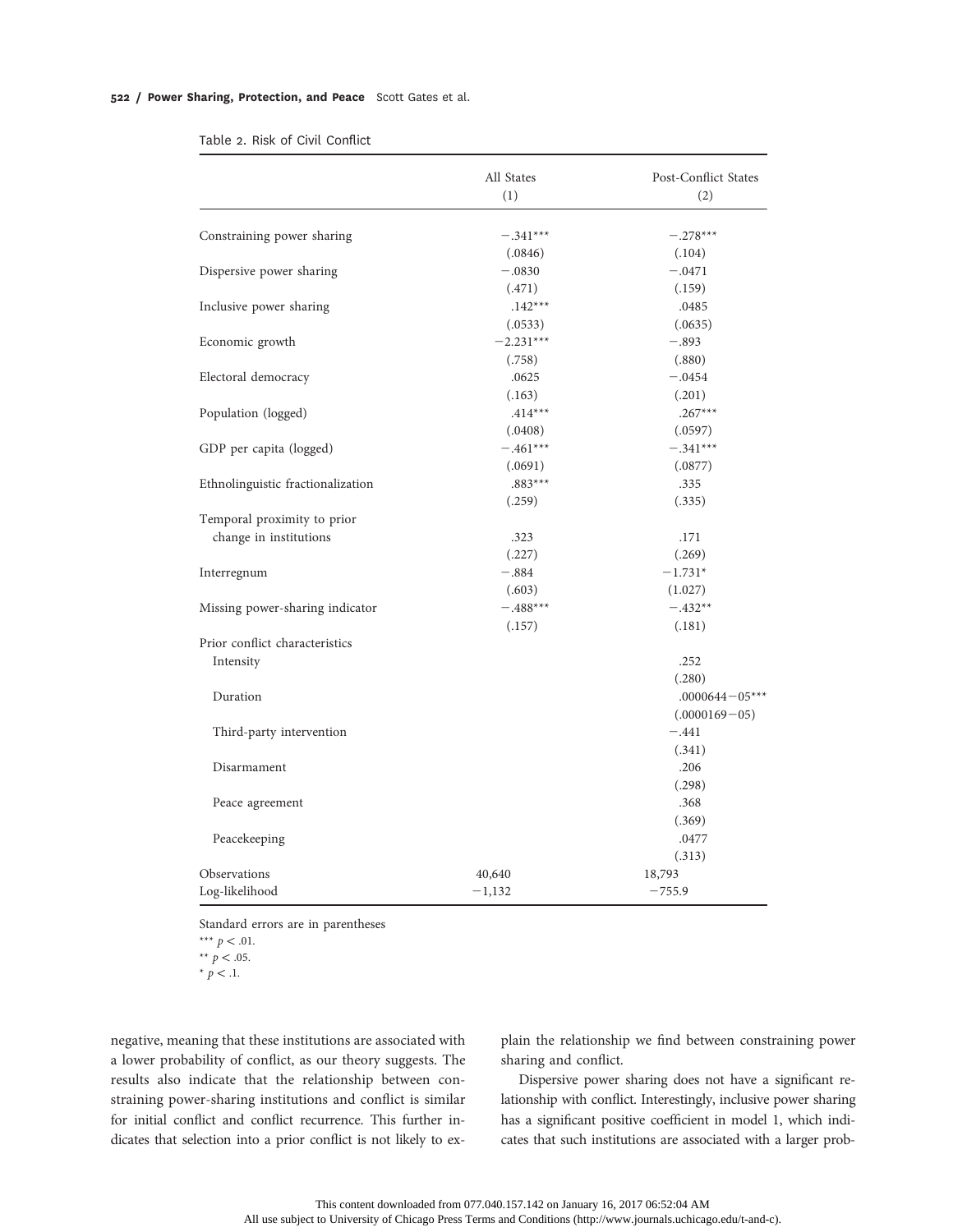ability of initial conflict, rather than a lower probability, as much of the literature would suggest. The result supports the arguments made by Conrad (2014), Horowitz (2003), Magaloni (2008), and other authors discussed in the section on inclusive power sharing as to the potential dangers of these institutions. In model 2, however, the coefficient of inclusive institutions is significantly smaller than in model 1 and is not significant. This indicates that we cannot conclude with confidence that inclusive power sharing affects conflict recurrence, but in either case the effect is smaller than it is with respect to initial conflict.

In model 1, a 1-unit increase in the constraining powersharing index (e.g., from  $-1.5$  to  $-0.5$  or from 0 to 1) is associated with a 29% reduction in the probability of conflict onset. Examples of states with a value of roughly 0 in the constraining power-sharing index are Czechoslovakia and Romania during most of the 1970s and 1980s, which had minor protections for religious freedom, as well as some judicial powers, but where judges did not have lifelong terms and did not have the power to review legislative and executive decisions. An example of a state with a value of roughly 1 is Botswana during the period 1975–2010, which has explicit prohibitions on state establishment of religion and on restricting religious freedom, as well as lifelong tenure for judges and the power of judicial review. In model 2, an increase in 1 unit in the constraining power-sharing index is associated with a 24% reduction in the probability of conflict onset. Appendix D provides several additional analyses of marginal effects.

"Economic growth" is associated with a lower probability of conflict onset but is not a statistically significant predictor of the recurrence of armed conflict. This is a striking result especially because this variable captures short-term change. Read together, the results suggest that conflict recurrence may be less sensitive to short-term changes in economic conditions than initial onsets, a phenomenon that bears further investigation. "Population" is statistically significant and positively associated with a larger probability of conflict onset and recurrence, as we would expect. "GDP per capita" is negatively associated with conflict onset and recurrence. "Ethnolinguistic fractionalization" is positive and statistically significant in the model that includes all states, which is consistent with the recent literature on the relationship between ethnicity and conflict (Cederman et al. 2011). In the post-conflict model, however, this variable is not statistically significant, and its coefficient is significantly smaller than in model 1. A possible reason for this is that this variable changes relatively little over time. Ethnolinguistic fractionalization may therefore explain the initial onset and thus selection into the post-conflict sample, but because the variable remains stable it may not further explain conflict recurrence.

Interestingly, in model 2, most of the characteristics of the prior conflict are not individually statistically significant (although they are jointly significant). Most of these variables are significant in an alternate model that excludes power-sharing institutions. This implies that, to some extent, prior conflict characteristics affect the choice of postconflict power-sharing institutions, as we would expect, but that individually they may not affect conflict recurrence once such institutions are put into place. In addition, by controlling for these factors in model 2, we are better able to estimate the extent to which power-sharing institutions affect conflict recurrence independently of the prior conflict characteristics that may have led to such institutions being implemented.

## Robustness tests

We estimate a series of additional models to test the robustness of our results. The result of these tests, reported in appendix C, provide strong support for our theory.

Time since conflict. Civil conflicts are often intermittent, recurring after pauses of days, weeks, or months. When the killing stops for a period of time, the conflict could be over or there simply may be a lull in fighting. It can often be difficult to determine whether multiple intermittent periods of violence are part of one conflict or constitute multiple conflicts. The ceasefire of April 2012 in Syria, which lasted hours, clearly did not separate two conflicts. What about the 2002 ceasefire in Sri Lanka, after which the conflict dipped below 25 battle casualties over a calendar year, but resumed again in 2003? We could think of this as two conflicts, but most observers would not. In contrast, the 20 years between the 1946 and the 1966 Kurdish uprisings in Iraq are uncontroversially two distinct conflicts. How much time does it take before we can call a conflict over and hence code renewed conflict between the same parties over the same incompatibility as a new onset? If every lull in fighting is counted as the end of conflict, we would greatly exaggerate the number of conflict terminations. To address this problem more fully, we estimate robustness tests that exclude states with recent recurring conflicts. Rather than set a specific cut-off for what "recent" means (as we did in our main specification), we instead reestimate model 1 for each value of a measure of time since the last conflict, in days. In other words, these models iteratively increase the threshold of conflict recentness and exclude countries from the sample that do not meet that threshold. Thus, our sample size iteratively decreases.

Missing data. As noted above, there are missing values for some of the underlying indicators in the power-sharing indexes. We test the robustness of our results by using an alternative strategy that codes instances of missing data as zeros.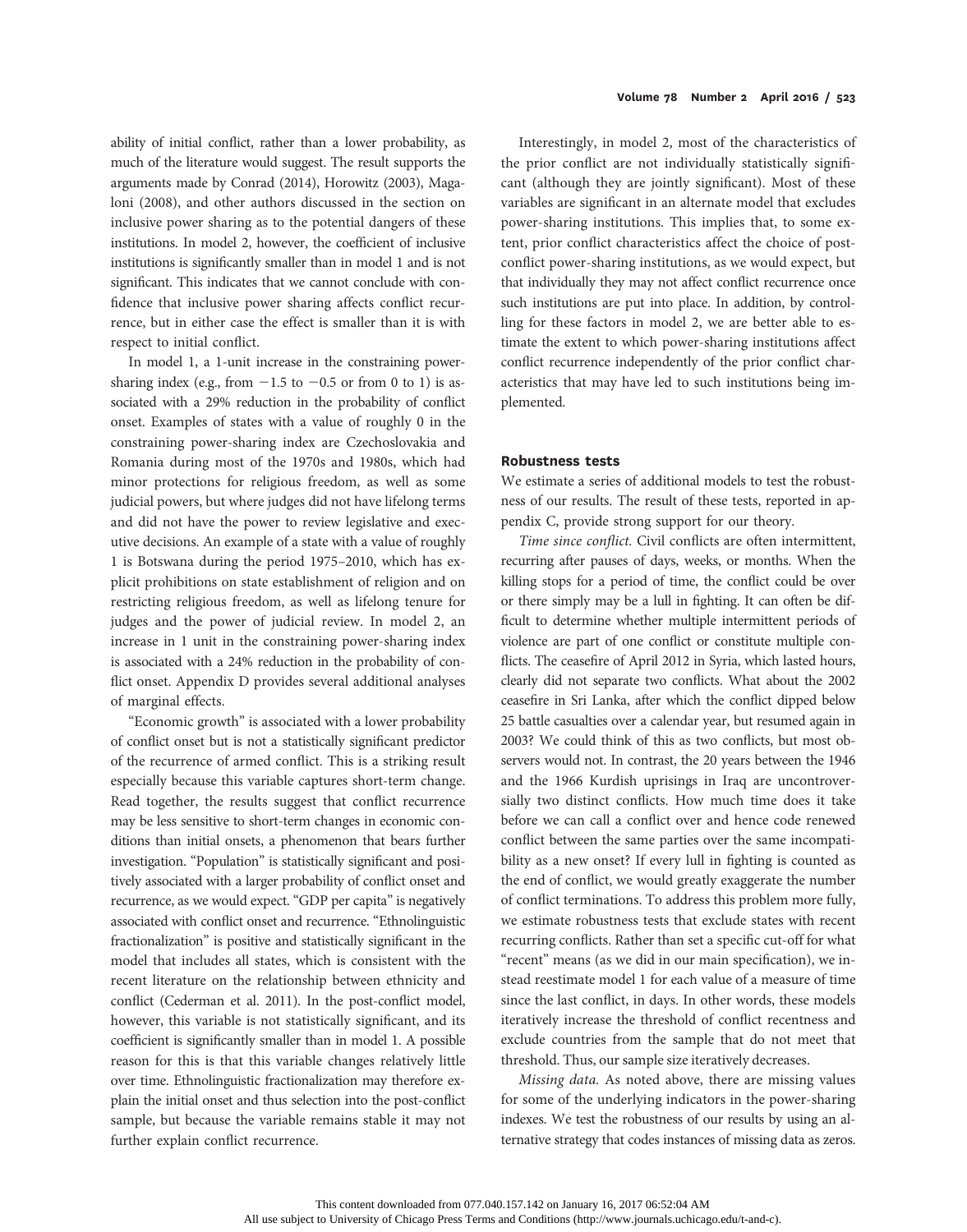When coders did not find evidence of the existence of a political institution, it may be more likely than not that the given institution did not exist.

Measures of electoral democracy. Electoral democracy is one of the most important control variables in our models but also one that is particularly difficult to measure. We test the robustness of our results using alternative operationalizations.

Unit of analysis. Although the country-day unit of analysis allows us to better establish a temporal connection between institutions and conflict, we test the robustness of our results using a more conventional country-year unit of analysis.

Post-conflict indicator. The extent to which states create power-sharing institutions may be affected by whether or not they have previously experienced a civil conflict. We add a variable to the all-states model that indicates whether or not the state previously experienced a civil conflict.

Time since institutional change. One might expect the effects of power-sharing institutions to depend on the length of time during which they have been in place, although the power-sharing literature does not generally emphasize this notion and it is outside the scope of our theory. The "Temporal Proximity to Prior Change in Institutions" variable in our models helps us test whether the institutions' relationship with conflict is independent of the length of time they have been in place, but does not test whether this relationship changes over such time. To do so, we estimate robustness tests that include interaction terms between the three power-sharing indexes and the "Temporal Proximity" variable. The results of these models continue to demonstrate a significant negative relationship between constraining power-sharing institutions and conflict onset.

Individual constraining power-sharing institutions. Although our theory focuses on the relationship between conflict onset and constraining power-sharing institutions as a set of institutions, our main focus has been on protection from repression offered by religious freedom and independent national judiciaries. As a final set of tests, we replace the constraining power-sharing index with each of these indicators. In the results, each of the individual coefficients of the indicators is negative, but the coefficients for the religious freedom variables are more consistently significant. This provides some evidence, although it is inconclusive, that a key mechanism behind the negative relationship between constraining power-sharing institutions and conflict is the protection of religious freedom.

# CONCLUSIONS

Power sharing, particularly as manifest in institutions that protect the rights and security of the population at large, pro-

vides a pathway to peace. Constraining power-sharing institutions, in contrast to inclusive and dispersive types of power sharing, embody a credible commitment to peace by providing protection from repression. Mechanisms that serve to co-opt rival elites and guarantee their personal security may work to get fighting parties to sign a peace agreement, but cannot assure a credible commitment to peace over time in environments of changing levels of relative power and military capacity. Inclusive power sharing is inherently elite-focused and does not adequately address this commitment problem. Safeguarding against the monopolization of power, constraining power-sharing institutions work by limiting the government's ability to repress, which raises the costs of mobilizing a rebel force and creates the conditions for a credible commitment to peace.

Drawing on new data, we have examined the pacific properties of different types of power-sharing institutions both for countries that have previously experienced civil war and for those that have not. Our analysis shows that only constraining power-sharing institutions are significantly associated with a reduced risk of armed civil conflict onset, including the risk of initial conflict and the risk of recurrence in postconflict environments. Inclusive and dispersive institutions are not significantly associated with peace. Constraining powersharing institutions are likely pacific because they provide security for ordinary citizens; protection against government repression is a key pathway through which power-sharing leads to peace.

This article suggests several areas for further research. One is to examine in more detail the causal mechanism of protection we have discussed in the paper. Existing work has examined the role of institutions such as independent courts in protecting individuals from repression in individual cases; because of space considerations, we have not engaged in extensive case study analysis in this article regarding the role of protection in linking constraining powersharing institutions to a reduced risk of civil conflict onset. Such work would certainly enrich our understanding of the causal mechanism and potentially provide a more nuanced understanding of how constraining power-sharing institutions promote peace. A second area we hope to further explore is the extent to which the sequence in which powersharing institutions are created is related to conflict. It may be the case that certain institutions are more effective if their establishment is preceded by other institutions. Relatedly, interactions between individual institutions may also have important effects. For example, in a federal structure, it may be interesting to analyze whether dispersive power-sharing institutions can affect peace if accompanied by constraining power-sharing institutions within the federal units. Finally, our findings have important implications for our broader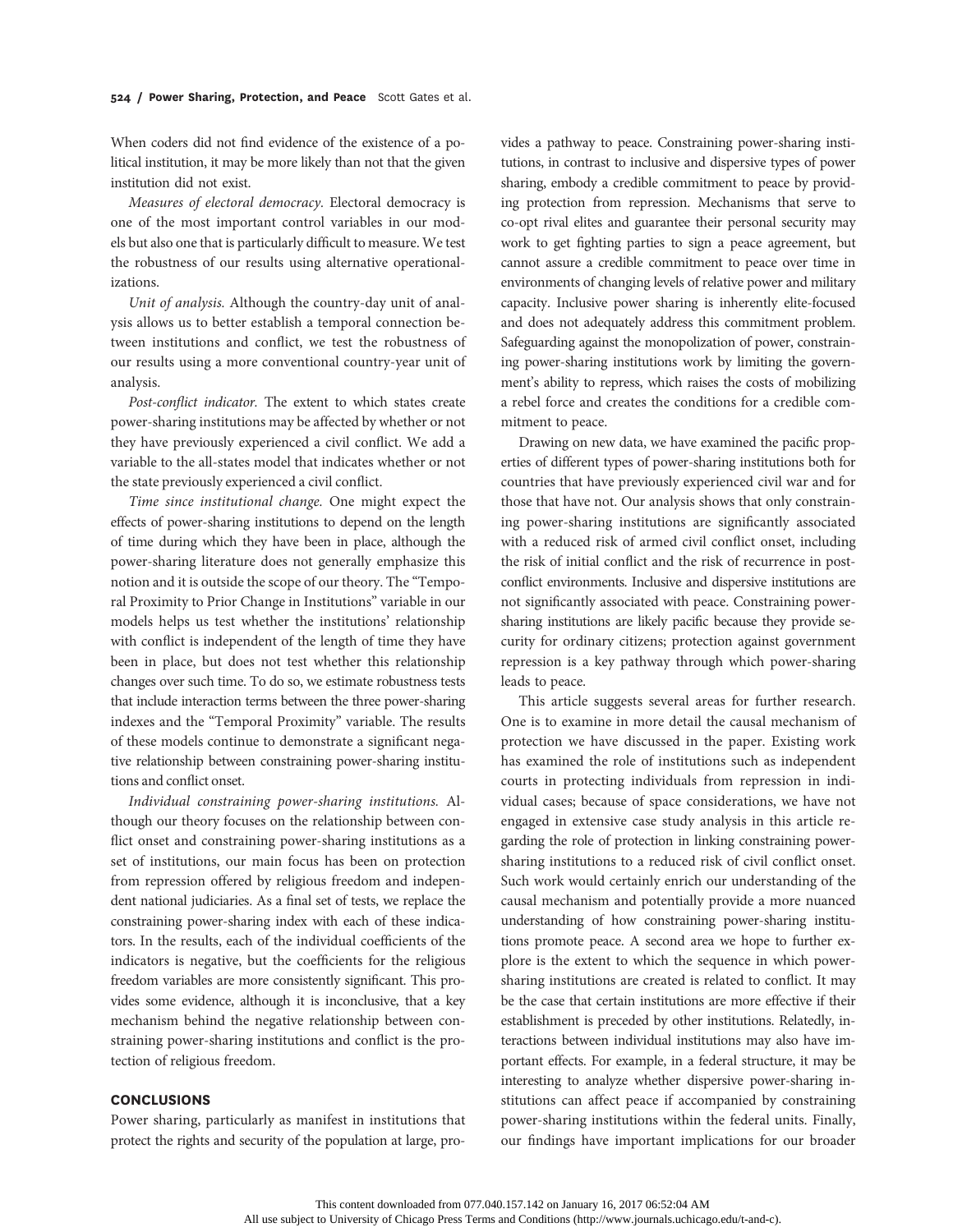understanding of the causes of civil war. Much of the literature on commitment problems implicitly or explicitly tends to focus on the government's commitments to opposition elites. Our theory and findings emphasize the importance of the government's commitment to protect ordinary citizens, suggesting that we can learn more about the causes of civil war by further examining the links between repression and civil conflict.

## ACKNOWLEDGMENTS

The authors' names are listed in alphabetical order. For comments on previous drafts, we thank Helga Binningsbø, Nils-Christian Bormann, Lars Erik Cederman, Marianne Dahl, Evgeny Finkel, Kristian Gleditsch, Caroline Hartzell, Håvard Hegre, Simon Hug, David Laitin, Jason Lyall, Mike Miller, Mansoob Murshed, Hamish Nixon, Håvard Mokleiv Nygård, Bill Reed, Siri Aas Rustad, Francisco Gutierrez Sanin, Atsushi Tago, Natascha Wagner, Barbara Walter, Louis Wasser, Libby Wood, Julian Wucherpfennig, and three anonymous reviewers, as well as participants in workshops at Emory University, Erasmus University, Florida State University, George Washington University, Georgetown University, Kobe University, the University of Wisconsin-Madison, and Yale University.

### REFERENCES

- Alvarez Michael, Antonio Cheibub José, Limongi Fernando, and Przeworski Adam. 1996. "Classifying Political Regimes." Studies in Comparative Political Development 31:1–37.
- Besley, Timothy, and Torsten Persson. 2009. "Repression or Civil War?" [American Economic Review](http://www.journals.uchicago.edu/action/showLinks?crossref=10.1257%2Faer.99.2.292) 99 (2): 292–97.
- Binningsbø, Helga Malmin. 2013. "Power Sharing, Peace and Democracy: Any Obvious Relationships?" *[International Area Studies Review](http://www.journals.uchicago.edu/action/showLinks?crossref=10.1177%2F2233865912473847)* 16 (1): 89–112.
- Binningsbø, Helga Malmin, and Kendra Dupuy. 2009. "Using Power-Sharing to Win a War: The Implementation of the Lomé Agreement in Sierra Leone." Africa Spectrum 44 (3): 87–107.
- Brancati, Dawn. 2006. "Decentralization: Fueling the Fire or Dampening the Flames of Ethnic Conflict and Secessionism." [International Orga](http://www.journals.uchicago.edu/action/showLinks?crossref=10.1017%2FS002081830606019X)[nization](http://www.journals.uchicago.edu/action/showLinks?crossref=10.1017%2FS002081830606019X) 60 (3): 651–85.
- Campbell, John. 2013. Nigeria: [Dancing on the Brink](http://www.journals.uchicago.edu/action/showLinks?crossref=10.1007%2F978-1-4614-3576-1_12). New York: Rowman & Littlefield.
- Cederman, Lars-Erik, Nils B. Weidmann, and Kristian Skrede Gleditsch. 2011. "Horizontal Inequalities and Ethnonationalist Civil War: A Global Comparison." [American Political Science Review](http://www.journals.uchicago.edu/action/showLinks?crossref=10.1017%2FS0003055411000207) 105 (3): 478–95.
- Chapman, Thomas, and Philip G. Roeder. 2007. "Partition as a Solution to Wars of Nationalism: The Importance of Institutions." [American](http://www.journals.uchicago.edu/action/showLinks?crossref=10.1017%2FS0003055407070438) [Political Science Review](http://www.journals.uchicago.edu/action/showLinks?crossref=10.1017%2FS0003055407070438) 101 (4): 677-91.
- Conrad, Courtenay. 2011. "Constrained Concessions: Beneficent Dictatorial Responses to the Domestic Political Opposition." [International Studies](http://www.journals.uchicago.edu/action/showLinks?crossref=10.1111%2Fj.1468-2478.2011.00683.x) [Quarterly](http://www.journals.uchicago.edu/action/showLinks?crossref=10.1111%2Fj.1468-2478.2011.00683.x) 55 (4): 1167–87.
- Conrad, Courtenay. 2014. "Divergent Incentives for Dictators: Domestic Institutions and (International Promises Not To) Torture." [Journal of](http://www.journals.uchicago.edu/action/showLinks?crossref=10.1177%2F0022002712459707) Confl[ict Resolution](http://www.journals.uchicago.edu/action/showLinks?crossref=10.1177%2F0022002712459707) 58 (1): 34–67.
- Davenport, Christian. 2007. "State Repression and Political Order." [An](http://www.journals.uchicago.edu/action/showLinks?crossref=10.1146%2Fannurev.polisci.10.101405.143216)[nual Review of Political Science](http://www.journals.uchicago.edu/action/showLinks?crossref=10.1146%2Fannurev.polisci.10.101405.143216) 10:1–23.
- Fearon, James D. 2004. "Why Do Some Civil Wars Last So Much Longer than Others?" *[Journal of Peace Research](http://www.journals.uchicago.edu/action/showLinks?crossref=10.1177%2F0022343304043770)* 41 (3): 275-301.
- Fearon, James D. 2011a. "Governance and Civil War Onset." World Bank Development Report.
- Fearon, James D. 2011b. "Self-Enforcing Democracy." [Quarterly Journal](http://www.journals.uchicago.edu/action/showLinks?crossref=10.1093%2Fqje%2Fqjr038) [of Economics](http://www.journals.uchicago.edu/action/showLinks?crossref=10.1093%2Fqje%2Fqjr038) 126 (4): 1661–708.
- Fearon, James D., and David D. Laitin. 2003. "Ethnicity, Insurgency, and Civil War." [American Political Science Review](http://www.journals.uchicago.edu/action/showLinks?crossref=10.1017%2FS0003055403000534) 97 (1): 75-90.
- Findley, Michael G., and Joseph K. Young. 2011. "Terrorism, Democracy, and Credible Commitments." [International Studies Quarterly](http://www.journals.uchicago.edu/action/showLinks?crossref=10.1111%2Fj.1468-2478.2011.00647.x) 55 (2): 357–78.
- Fortna, Virginia Page. 2003. "Scraps of Paper? Agreements and the Durability of Peace." International Organization 57 (1): 337–72.
- Fortna, Virginia Page. 2004. "Does Peacekeeping Keep Peace? Interna-tional Intervention and the Duration of Peace after Civil War." [Interna](http://www.journals.uchicago.edu/action/showLinks?crossref=10.1111%2Fj.0020-8833.2004.00301.x)[tional Studies Quarterly](http://www.journals.uchicago.edu/action/showLinks?crossref=10.1111%2Fj.0020-8833.2004.00301.x) 48 (2): 269-92.
- Fortna, Virginia Page. 2008. Does Peacekeeping Work? Shaping Belligerents' Choices after Civil War. Princeton, NJ: Princeton University Press.
- Frantz, Erica, and Andrea Kendall-Taylor. 2014. "A Dictator's Toolkit: Understanding how Co-optation Affects Repression in Autocracies." [Journal of Peace Research](http://www.journals.uchicago.edu/action/showLinks?crossref=10.1177%2F0022343313519808), 51 (3): 332-46.
- Gandhi, Jennifer, and Adam Przeworski. 2006. "Cooperation, Cooptation, and Rebellion under Dictatorships." [Economics and Politics](http://www.journals.uchicago.edu/action/showLinks?crossref=10.1111%2Fj.1468-0343.2006.00160.x) 18 (1): 1-26.
- Gates, Scott. 2002. "Recruitment and Allegiance: The Microfoundations of Rebellion." [Journal of Con](http://www.journals.uchicago.edu/action/showLinks?crossref=10.1177%2F0022002702046001007)flict Resolution 46 (1): 111–30.
- Gates, Scott, Håvard Hegre, Mark Jones, and Håvard Strand. 2006. "Institutional Inconsistency and Political Instability: Polity Duration, 1800–2000, "American Journal of Political Science 50 (4): 261– 82.
- Geddes, Barbara, Joseph Wright, and Erica Frantz. 2013. "New Data on Autocratic Breakdown and Regime Transitions." Working Paper.
- Gleditsch, Kristian Skrede. 2002. "Expanded Trade and GDP Data." [Journal](http://www.journals.uchicago.edu/action/showLinks?crossref=10.1177%2F0022002702046005006) of Confl[ict Resolution](http://www.journals.uchicago.edu/action/showLinks?crossref=10.1177%2F0022002702046005006) 46 (5): 712-24.
- Gleditsch, Nils Petter, Peter Wallensteen, Mikael Eriksson, Margareta Sollenberg, and Håvard Strand. 2002. "Armed Conflict 1946–2001: A New Dataset." [Journal of Peace Research](http://www.journals.uchicago.edu/action/showLinks?crossref=10.1177%2F0022343302039005007) 39 (5): 615-37.
- Hartzell, Caroline A., and Matthew Hoddie. 2003. "Institutionalizing Peace: Power Sharing and Post-Civil War Conflict Management." [American](http://www.journals.uchicago.edu/action/showLinks?crossref=10.1111%2F1540-5907.00022) [Journal of Political Science](http://www.journals.uchicago.edu/action/showLinks?crossref=10.1111%2F1540-5907.00022) 47 (2): 318-32.
- Hartzell, Caroline A., and Matthew Hoddie. 2007. Crafting Peace: Powersharing Institutions and the Negotiated Settlement of Civil Wars. University Park: Pennsylvania State University Press.
- Hegre, Håvard, Tanja Ellingsen, Scott Gates, and Nils Petter Gleditsch. 2001. "Toward a Democratic Civil Peace? Democracy, Political Change, and Civil War, 1816–1992." American Political Science Review 95 (1): 33–48.
- Hill, Daniel W., and Zachary M. Jones. 2014. "An Empirical Evaluation of Explanations for State Repression." [American Political Science Review](http://www.journals.uchicago.edu/action/showLinks?crossref=10.1017%2FS0003055414000306) 108 (3): 661–87.
- Honaker, James, Gary King, and Matthew Blackwell. 2011. "Amelia II: A Program for Missing Data (Special Vol.)." [Journal of Statistical Soft](http://www.journals.uchicago.edu/action/showLinks?crossref=10.18637%2Fjss.v045.i07)[ware](http://www.journals.uchicago.edu/action/showLinks?crossref=10.18637%2Fjss.v045.i07) 45 (7): 1– 47.
- Horowitz, Donald L. 2003. "The Cracked Foundations of the Right to Secede." *[Journal of Democracy](http://www.journals.uchicago.edu/action/showLinks?crossref=10.1353%2Fjod.2003.0033)* 14 (2): 5-17.
- Humphreys, Macartan, and Jeremy M. Weinstein. 2008. "Who Fights? The Determinants of Participation in Civil War." [American Journal of](http://www.journals.uchicago.edu/action/showLinks?crossref=10.1111%2Fj.1540-5907.2008.00322.x) [Political Science](http://www.journals.uchicago.edu/action/showLinks?crossref=10.1111%2Fj.1540-5907.2008.00322.x) 52 (2): 436-55.
- Jackman, Simon. 2008. "Measurement." In Janet Box-Steffensmeier, Henry Brady, and David Collier, eds., Oxford Handbook of Political Methodology. Oxford: Oxford University Press.
- Jarstad, Anna, and Desiree Nilsson. 2008. "From Words to Deeds: The Implementation of Powersharing Pacts in Peace Accords." [Con](http://www.journals.uchicago.edu/action/showLinks?crossref=10.1080%2F07388940802218945)flict [Management and Peace Science](http://www.journals.uchicago.edu/action/showLinks?crossref=10.1080%2F07388940802218945) 25 (3): 206-23.